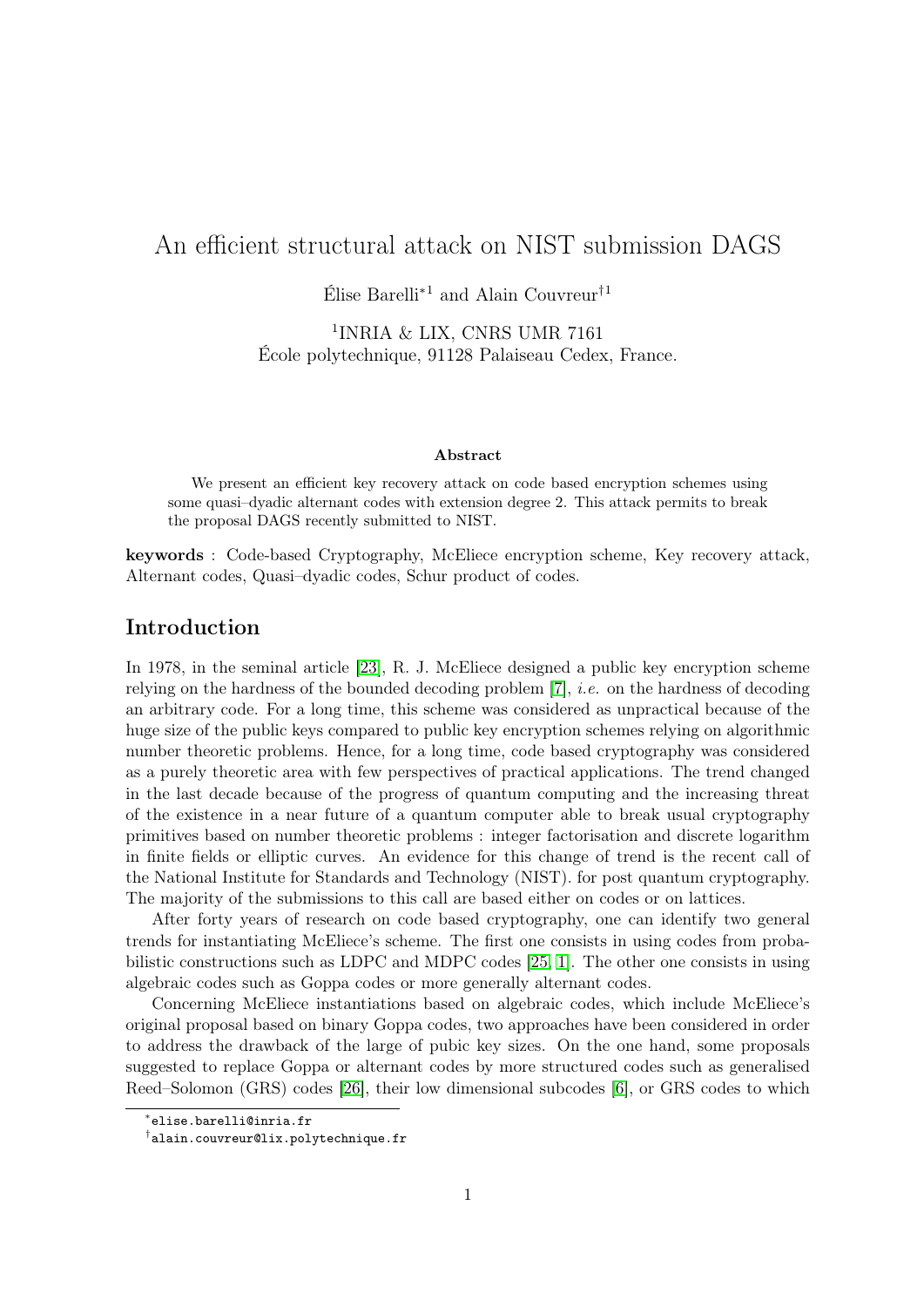various transformations have been applied [\[31,](#page-24-3) [2,](#page-22-1) [30\]](#page-24-4). It turns out that most of these proposals have been subject to polynomial time key-recovery attacks [\[29,](#page-24-5) [32,](#page-25-0) [10,](#page-23-2) [14\]](#page-23-3). In addition, proposals based on Goppa codes which are close to GRS codes, namely Goppa code with a low extension degree m have been the target of some structural attacks [\[19,](#page-24-6) [13\]](#page-23-4). On the other hand, many proposals suggest the use of codes with a non trivial automorphism group [\[20,](#page-24-7) [5,](#page-23-5) [24,](#page-24-8) [28\]](#page-24-9). A part of these proposals have been either partially or completely broken [\[27,](#page-24-10) [18,](#page-24-11) [17\]](#page-23-6). In particular, in the design of such proposal, precautions should be taken since the knowledge of a non trivial automorphism group of the public code facilitates algebraic attacks by significantly reducing the degrees and number of variables of the algebraic system to solve to in order to recover the secret key.

Among the recent submissions to NIST call for post quantum cryptography, a proposal called DAGS [\[3\]](#page-22-2) is based on the use of quasi–dyadic (QD) generalised Srivastava codes with extension degree  $m = 2$ . By quasi-dyadic we mean that the permutation group of the code is of the form  $(\mathbb{Z}/2\mathbb{Z})^{\gamma}$  for some positive integer  $\gamma$ . Moreover, generalised Srivastava codes form a proper subclass of alternant codes. DAGS proposal takes advantage of both usual techniques to reduce the size of the keys. First, by using alternant codes which are close to generalised Reed Solomon codes *i.e.* with an extension degree 2. Second, by using codes with a large permutation group. In terms of security with respect to key recovery attacks, DAGS parameters are chosen to be out of reach of the algebraic attacks [\[18,](#page-24-11) [17\]](#page-23-6). In addition, it should be emphasised that the choice of alternant codes which are not Goppa codes permits to be out of reach of the distinguisher by shortening and squaring used in [\[13\]](#page-23-4).

Our contribution In this article, we present an attack breaking McEliece instantiations based on alternant codes with extension degree 2 and a large permutation group. This attack permits to recover the secret key in  $O(n^{3+\frac{2q}{|G|}})$  operations in  $\mathbb{F}_q$ , where G denotes the permutation group and  $n$  the code length. The key step of the attack consists in computing some specific code referred to as the *norm trace code*, from which the secret key can easily be recovered. For this main step, we present two ways to proceed, the first approach is based on a partial brute force search while the second one is based on the resolution of a bilinear system. An analysis of the work factor of this attack using the first approach shows that DAGS keys with respective estimated security levels 128, 192 and 256 bits can be broken with respective approximate work factors  $2^{70}$ ,  $2^{80}$  and  $2^{58}$ . For the second approach, we were not able to provide a complexity analysis. However, its practical implementation using Magma [\[8\]](#page-23-7) is impressively efficient on some DAGS parameters. In particular, it permits to break claimed 256 bits security keys in less than one minute!

This attack is a novel and original manner to recover the structure of alternant codes by jointly taking advantage the permutation group and the small size of the extension degree. Even if some variant of the attack reposes on the resolution of a bilinear system, this system has nothing to do with those of algebraic attacks of [\[18,](#page-24-11) [17,](#page-23-6) [19\]](#page-24-6). On the other hand, despite this attack shares some common points with that of [\[13\]](#page-23-4) where the computation of the norm trace code is also an intermediary step, the way we obtain this norm trace code and the reasons why it is possible to compute it are completely different. In particular, the keys we break in the present article are out of reach of a distingusher by shortening and squaring and hence our attack differs from filtration attacks as in [\[13,](#page-23-4) [11\]](#page-23-8).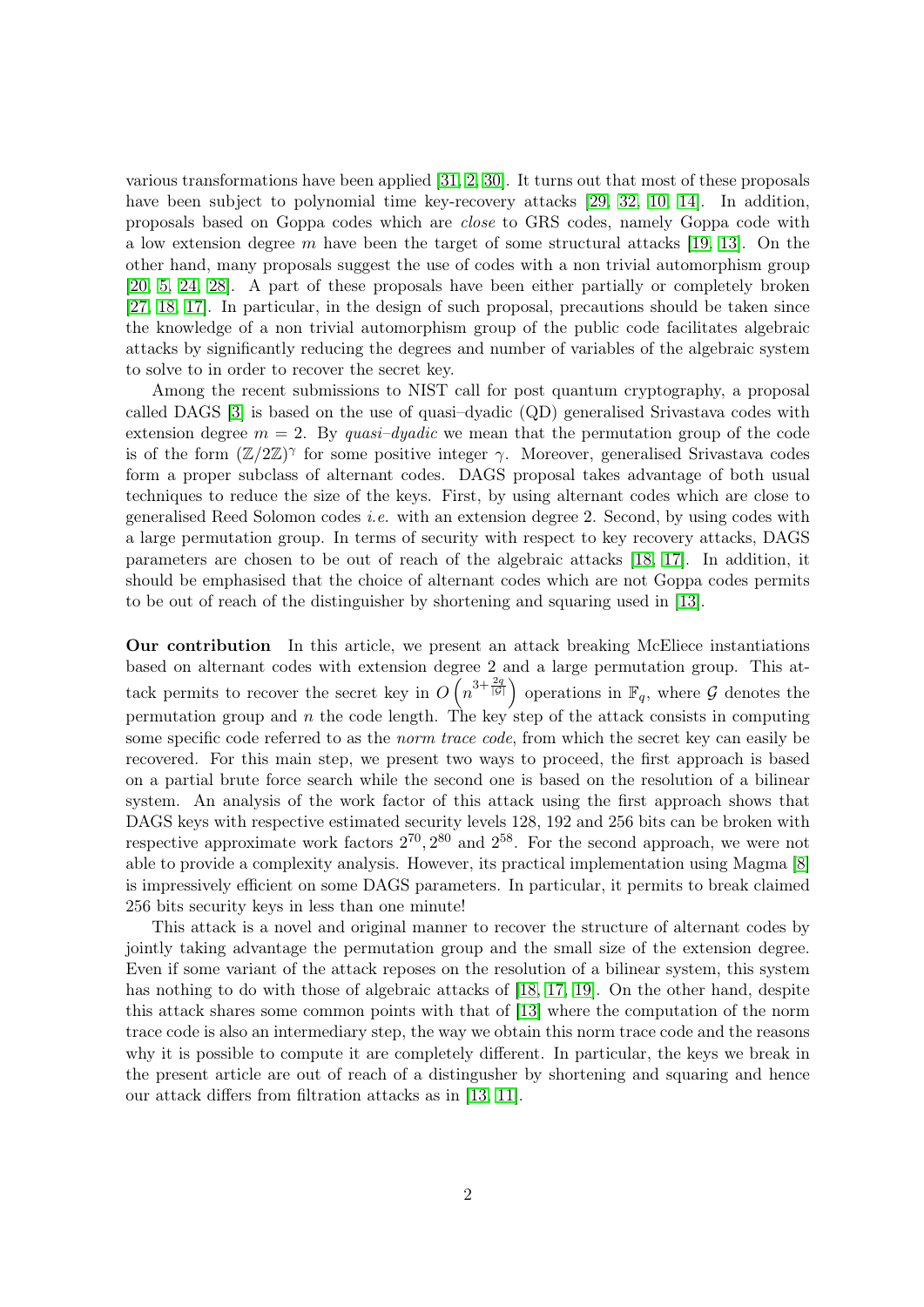Outline of the article This article is organised as follows. Prerequisites on algebraic codes and quasi–dyadic codes are given in Section [1.](#page-2-0) In Section [2,](#page-8-0) we recall the definition of the Schur product of codes and some of its properties. In Section [3,](#page-9-0) we introduce a fundamental object for this attack called the conductor of a pair of codes. The description of the attack is given in Section [4](#page-12-0) and its complexity is discussed in Section [5.](#page-19-0) Finally, Section [6](#page-22-3) is devoted to the implementation of the attack and the presentation of experimental results.

# <span id="page-2-0"></span>1 Notation and prerequisites

#### 1.1 Subfield subcodes and trace codes

**Definition 1.** Given a code  $\mathscr{C}$  of length n over  $\mathbb{F}_{q^m}$ , its subfield subcode is the subcode of vectors whose entries all lie in  $\mathbb{F}_q$ , that is the code:

$$
\mathscr{C} \cap \mathbb{F}_q^n.
$$

The *trace code* is the image of the code by the component wise trace map

$$
\mathrm{Tr}_{\mathbb{F}_{q^m}/\mathbb{F}_q}(\mathscr{C})\stackrel{\mathrm{def}}{=}\left\{\mathrm{Tr}_{\mathbb{F}_{q^m}/\mathbb{F}_q}(\boldsymbol{c})\mid \boldsymbol{c}\in\mathscr{C}\right\}.
$$

Let us remind a classical and well–known result on subfield subcodes and trace codes.

<span id="page-2-2"></span>**Theorem 2** (Delsarte Theorem [\[16\]](#page-23-9)). Let  $\mathscr{C} \subseteq \mathbb{F}_{q^m}^n$  be a code. Then

$$
(\mathscr{C} \cap \mathbb{F}_q^n)^{\perp} = \text{Tr}_{\mathbb{F}_{q^m}/\mathbb{F}_q}(\mathscr{C}^{\perp}).
$$

#### 1.2 Generalised Reed–Solomon codes and alternant codes

**Notation 1.** Let q be a power of prime and k a positive integer. We denote by  $\mathbb{F}_q[z]_{< k}$  the vector space of polynomials over  $\mathbb{F}_q$  whose degree is bounded from above by k. Let m be a positive integer, we will consider codes over  $\mathbb{F}_{q^m}$  with their subfield subcodes over  $\mathbb{F}_q$ . In § [2](#page-8-0) and further, we will focus particularly on the case  $m = 2$ .

**Definition 3** (Supports and multipliers). A vector  $x \in \mathbb{F}_{q^m}^n$  whose entries are pairwise distinct is called a *support*. A vector  $y \in \mathbb{F}_{q^m}^n$  whose entries are all nonzero is referred to as a *multiplier*.

**Definition 4** (Generalised Reed–Solomon codes). Let n be a positive integer,  $x \in \mathbb{F}_{q^m}^n$  be a support and  $y \in \mathbb{F}_{q^m}^n$  be a multiplier. The *generalised Reed–Solomon (GRS) code with support* x and multiplier  $y$  of dimension  $k$  is defined as

$$
\mathbf{GRS}_k(\boldsymbol{x},\boldsymbol{y}) \stackrel{\text{def}}{=} \left\{ (y_1f(x_1),\ldots,y_nf(x_n)) \mid f \in \mathbb{F}_q[z]_{< k} \right\}.
$$

When  $y = 1$ , then the code is a *Reed–Solomon code* and is denoted as  $\mathbf{RS}_k(x)$ .

<span id="page-2-1"></span>**Definition 5** (Alternant code). Let m, n be positive integers such that  $n \leq q^m$ . Let  $\boldsymbol{x} \in \mathbb{F}_{q^m}^n$ be a support,  $y \in \mathbb{F}_{q^m}^n$  be a multiplier and r be a positive integer. The *alternant code* of support  $x$ , multiplier  $y$  and degree r over  $\mathbb{F}_q$  is defined as

$$
\mathscr{A}_r(\boldsymbol{x},\boldsymbol{y})\stackrel{\text{def}}{=}\mathbf{GRS}_r(\boldsymbol{x},\boldsymbol{y})^\perp\cap \mathbb{F}_q^n.
$$

The integer m is referred to as the *extension degree of* the alternant code.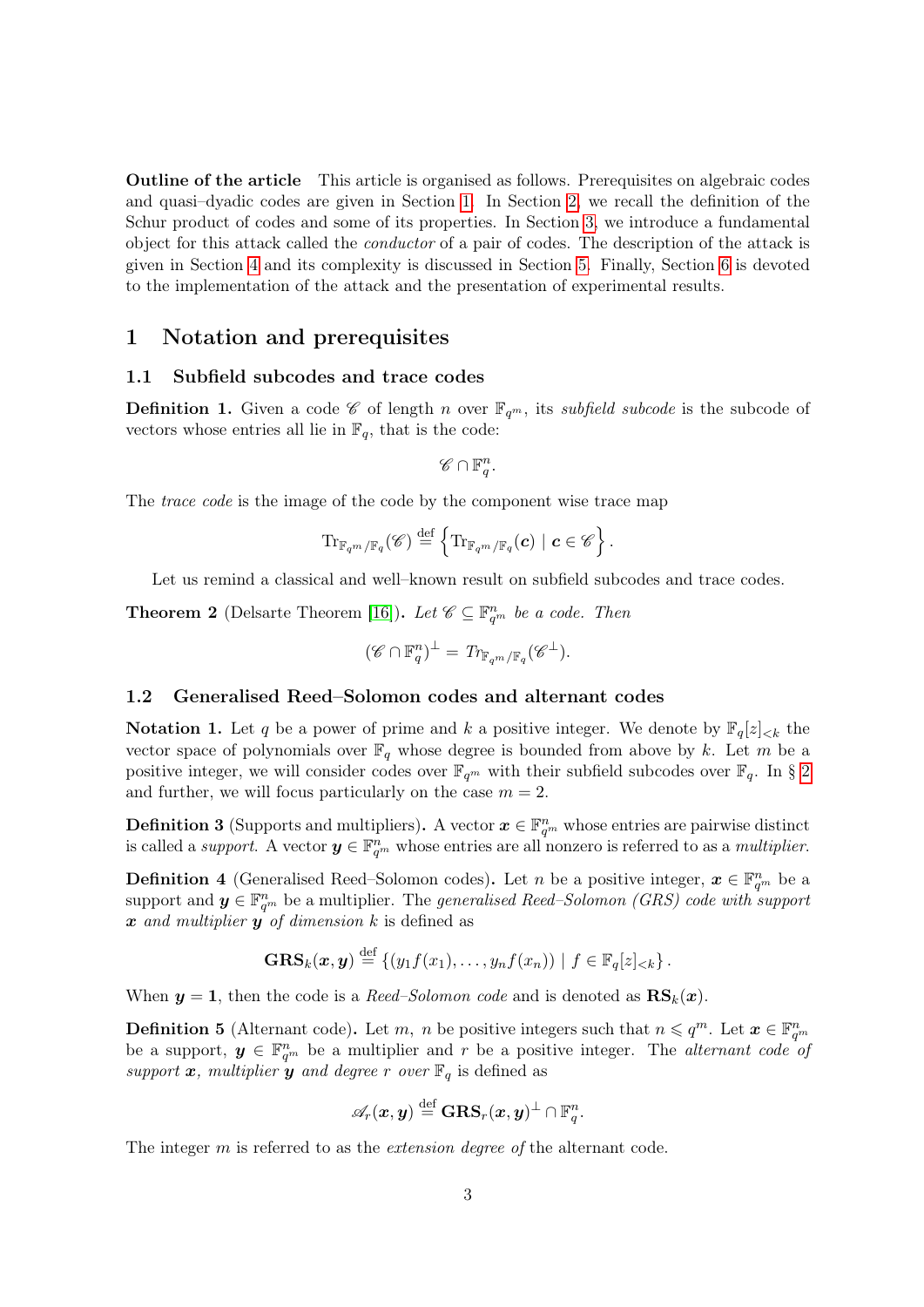<span id="page-3-3"></span>Proposition 6. In the context of Definition [5,](#page-2-1) we have

$$
\dim \mathscr{A}_r(\boldsymbol{x},\boldsymbol{y}) \geqslant n - mr.
$$

Proof. See [\[22,](#page-24-12) Chapter 12].

Note that the dual of a GRS code is a GRS code too. This is explicited in Lemma [7](#page-3-0) below. Let us first introduce an additional notation.

**Notation 2.** Let  $\boldsymbol{x} \subseteq \mathbb{F}_{q^m}^n$  be a vector with distinct entries, we define the *locator polynomial*  $\pi_{\bm{x}} \in \mathbb{F}_{q^m}[z]$  as

$$
\pi_{\boldsymbol{x}}(z) \stackrel{\text{def}}{=} \prod_{i=0}^{n-1} (z - x_i).
$$

<span id="page-3-0"></span>**Lemma 7.** Let  $x, y \in \mathbb{F}_{q^m}^n$  be a support and a multiplier of length n and  $k \leq n$ . Then

$$
\mathbf{GRS}_k(\boldsymbol{x}, \boldsymbol{y})^\perp = \mathbf{GRS}_{n-k}(\boldsymbol{x}, \boldsymbol{y}^\perp),
$$

where

$$
\boldsymbol{y}^{\perp} \stackrel{\text{def}}{=} \left( \frac{1}{\pi'_{\boldsymbol{x}}(x_1)y_1}, \ldots, \frac{1}{\pi'_{\boldsymbol{x}}(x_n)y_n} \right),
$$

and  $\pi'_x$  denotes the derivative of the polynomial  $\pi_x$ .

As a direct consequence of Lemma [7](#page-3-0) and Definition [5,](#page-2-1) we get the following explicit description of an alternant code.

<span id="page-3-2"></span>
$$
\mathscr{A}_r(\boldsymbol{x},\boldsymbol{y}) = \left\{ \left( \frac{1}{\pi'_{\boldsymbol{x}}(x_i)y_i} f(x_i) \right)_{i=1,\dots,n} \middle| f \in \mathbb{F}_{q^m}[z]_{\leq n-r} \right\} \cap \mathbb{F}_{q}^n.
$$
 (1)

Next, by duality and using Delsarte's Theorem (Theorem [2\)](#page-2-2), we have

<span id="page-3-1"></span>
$$
\mathscr{A}_r(\boldsymbol{x},\boldsymbol{y})^{\perp} = \mathrm{Tr}_{\mathbb{F}_{q^m}/\mathbb{F}_q} \left( \left\{ \left( y_i g(x_i) \right)_{i=1,\dots,n} \middle| g \in \mathbb{F}_{q^m}[z]_{< r} \right\} \right),\tag{2}
$$

where  $\text{Tr}_{\mathbb{F}_{q^m}/\mathbb{F}_q}$  denotes the component wise trace map.

#### 1.2.1 Decoding alternant codes

Alternant codes come with an efficient decoding algorithm. For instance, see [\[22,](#page-24-12) Chapter 12§9].

**Fact 1.** Given an alternant code  $\mathscr{A}_r(x, y)$ , there exists an efficient decoding algorithm correcting up to  $t = \frac{r}{2}$  $\frac{r}{2}$ ] errors. This decoding algorithm can be built from the knowledge of the pair  $(x, y)$ .

### 1.2.2 Fully non degenerated alternant codes

We conclude this subsection on alternant codes by a definition which is useful in the sequel.

<span id="page-3-4"></span>**Definition 8.** An alternant code  $\mathscr{A}_r(\mathbf{x}, \mathbf{y})$  is said to be fully non degenerated if it satisfies the two following conditions.

(i) A generator matrix of  $\mathscr{A}_r(\boldsymbol{x}, \boldsymbol{y})$  has no zero column.

(ii)  $\mathscr{A}_r(\boldsymbol{x}, \boldsymbol{y}) \neq \mathscr{A}_{r+1}(\boldsymbol{x}, \boldsymbol{y}).$ 

It should be emphasised that, in general, an alternant code is fully non degenerated.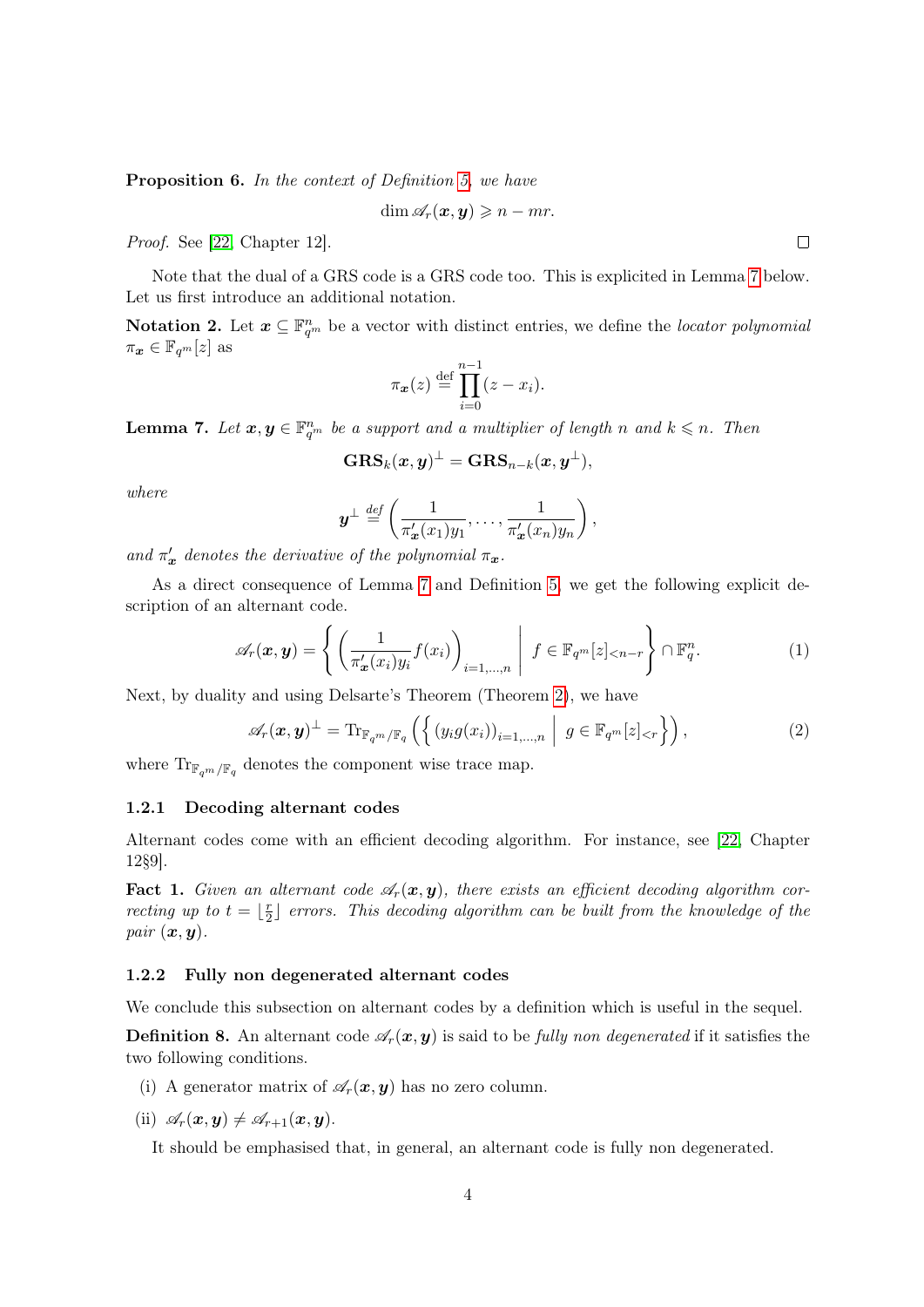### 1.3 Punctured and shortened codes

The notions of *puncturing* and *shortening* are classical ways to build new codes from existing ones. We recall here their definition.

**Definition 9.** Let  $\mathscr C$  be a code of length n and  $\mathcal I \subseteq \{1,\ldots,n\}$ . The puncturing of  $\mathscr C$  at  $\mathcal I$  is defined as the code

$$
\mathcal{P}_{\mathcal{I}}(\mathscr{C}) \stackrel{\text{def}}{=} \{ (c_i)_{i \in \{1, \ldots, n\} \setminus \mathcal{I}} \mid c \in \mathscr{C} \}.
$$

**Definition 10.** Let  $\mathscr C$  be a code of length n and  $\mathcal I \subseteq \{1,\ldots,n\}$ . The shortening of  $\mathscr C$  at  $\mathcal I$  is defined as the code

$$
\mathcal{S}_{\mathcal{I}}(\mathscr{C}) \stackrel{\text{def}}{=} \mathcal{P}_{\mathcal{I}}\left(\left\{ \boldsymbol{c} \in \mathscr{C} \mid \forall i \in \mathcal{I}, \ c_i = 0 \right\} \right).
$$

Let us finish by reminding the following classical result.

**Notation 3.** Let  $\mathbf{x} \in \mathbb{F}_{q^m}^n$  be a vector and  $\mathcal{I} \subseteq \{1, \ldots, n\}$ . Then, the vector  $\mathbf{x}_{\mathcal{I}}$  denotes the vector obtained from  $x$  be removing the entries whose indexes are in  $\mathcal{I}$ .

**Proposition 11.** Let  $m, r$  be positive integers. Let  $x, y \in \mathbb{F}_{q^m}^n$  be as in Definition [5.](#page-2-1) Let  $\mathcal{I} \subseteq \{1, \ldots, n\}$ . Then

$$
\mathcal{S}_{\mathcal{I}}\left(\mathscr{A}_r(\boldsymbol{x}, \boldsymbol{y})\right) = \mathscr{A}_r(\boldsymbol{x}_{\mathcal{I}}, \boldsymbol{y}_{\mathcal{I}}).
$$

Proof. See for instance [\[13,](#page-23-4) Proposition 9].

### 1.4 Quasi–dyadic codes, quasi-dyadic alternant codes

Quasi–dyadic (QD) codes are codes with a nontrivial permutation group which is isomorphic to  $(\mathbb{Z}/2\mathbb{Z})^{\gamma}$  for some positive integer  $\gamma$ . Such a code has length  $n = n_0 s$  where  $s = 2^{\gamma}$ . The permutation group of the code is composed of permutations which are products of transpositions with disjoint supports. The example of interest in the present article is the case of QD–alternant codes. In what follows, we explain how to create such QD–alternant codes.

Notation 4. From now on, q denotes a power of 2 and  $\ell$  denotes the positive integer such that  $q=2^{\ell}$ .

• Let  $\mathcal{G} \subset \mathbb{F}_{q^m}$  be an additive subgroup with  $\gamma$  generators, i.e.  $\mathcal{G}$  is an  $\mathbb{F}_2$ –vector subspace of  $\mathbb{F}_{q^m}$  of dimension  $\gamma$  with an  $\mathbb{F}_2$ -basis  $a_1, \ldots, a_\gamma$ . Clearly, as an additive group,  $\mathcal G$  is isomorphic to  $(\mathbb{Z}/2\mathbb{Z})^{\gamma}$ . The group G acts on  $\mathbb{F}_{q^m}$  by translation: for any  $a \in \mathcal{G}$ , we denote by  $\tau_a$  the translation

$$
\tau_a: \left\{ \begin{array}{ccc} \mathbb{F}_{q^m} & \longrightarrow & \mathbb{F}_{q^m} \\ x & \longmapsto & x+a \end{array} \right..
$$

• Using the basis  $(a_1, \ldots, a_\gamma)$ , we fix an ordering in G as follows. Any element of G is a linear combination  $u_1a_1 + \cdots + u_\gamma a_\gamma$  where the  $u_i$ 's are elements of  $\mathbb{Z}/2\mathbb{Z}$ . Thus, any element  $u_1a_1 + \cdots + u_\gamma a_\gamma \in \mathcal{G}$  can be regarded as an element  $(u_1, \ldots, u_\gamma) \in (\mathbb{Z}/2\mathbb{Z})^\gamma$ and we sort them by lexicographic order. For instance, if  $\gamma = 3$ :

$$
0 < a_1 < a_2 < a_1 + a_2 < a_3 < a_1 + a_3 < a_2 + a_3 < a_1 + a_2 + a_3.
$$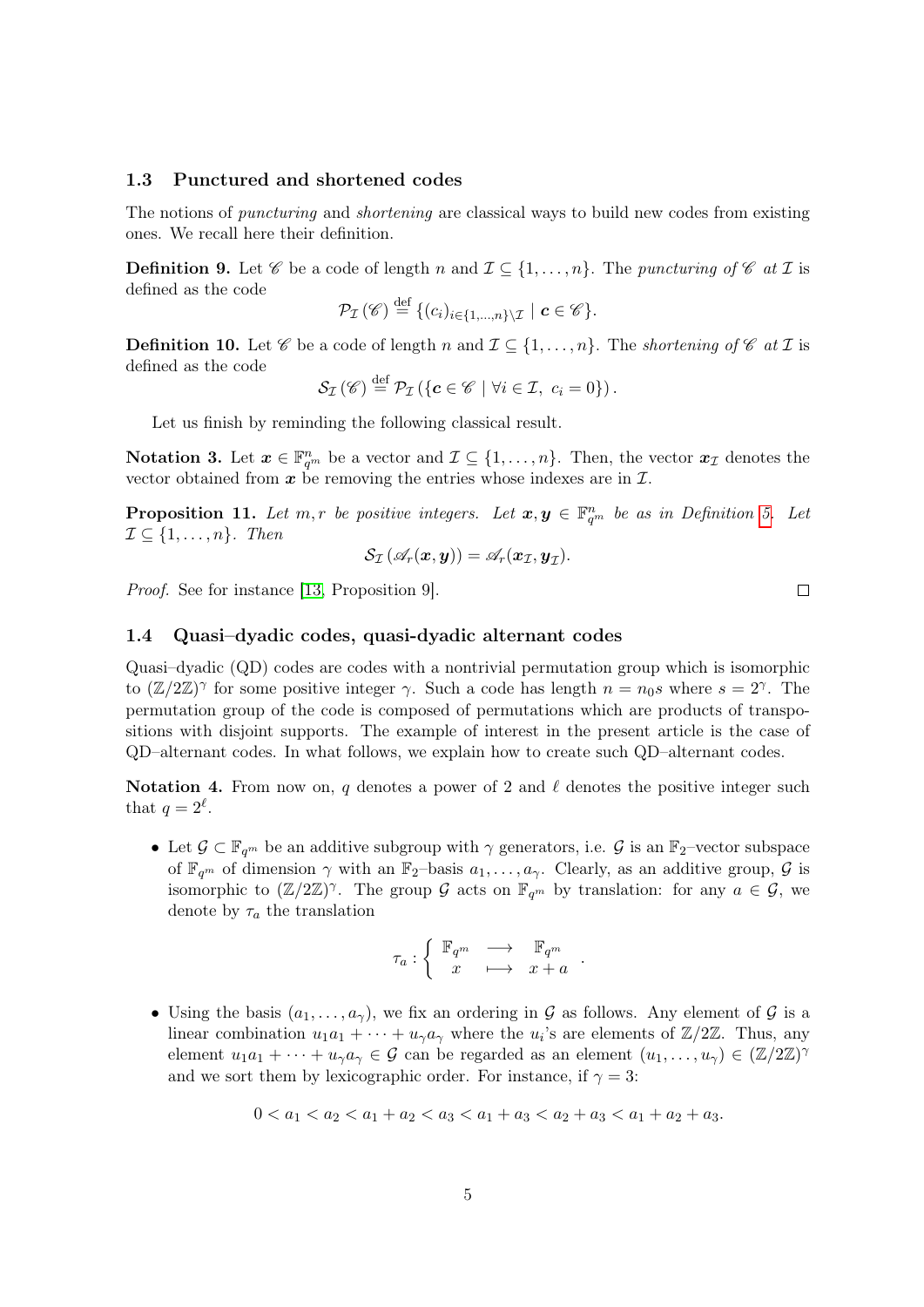• Let  $n = 2^{\gamma} n_0$  for some positive  $n_0$  and such that  $n \leqslant q^m$ . Let  $\boldsymbol{x} \in \mathbb{F}_{q^m}^n$  be a support which splits into  $n_0$  blocks of  $2^{\gamma}$  elements of  $\mathbb{F}_{q^m}$ , each block being an orbit under the action of G by translation on  $\mathbb{F}_{q^m}$  sorted using the previously described ordering. For instance, suppose  $\gamma = 2$ , then such an x is of the form,

<span id="page-5-0"></span>
$$
\mathbf{x} = (t_1, t_1 + a_1, t_1 + a_2, t_1 + a_1 + a_2, \dots, \n\dots, t_{n_0}, t_{n_0} + a_1, t_{n_0} + a_2, t_{n_0} + a_1 + a_2),
$$
\n(3)

where the  $t_i$ 's are chosen to have disjoint orbits under the action of  $\mathcal G$  by translation on  $\mathbb{F}_{q^m}.$ 

- Let  $y \in \mathbb{F}_{q^m}^n$  be a multiplier which also splits into  $n_0$  blocks of length  $2^{\gamma}$  whose entries are equal.
- Let r be a positive integer and consider the code  $\mathscr{A}_r(\boldsymbol{x}, \boldsymbol{y})$ .
- The set of entries of x is globally invariant under the action of  $\mathcal G$  by translation. In particular, for any  $a \in \mathcal{G}$ , the translation  $\tau_a$  induces a permutation of the code  $\mathscr{A}_r(\bm{x}, \bm{y})$ . This permutation is a product of  $\frac{n}{2}$  transpositions with disjoint supports. We refer this permutation to as  $\sigma_a$ . For instance, reconsidering the example [\(3\)](#page-5-0), the permutations  $\sigma_{a_1}$ and  $\sigma_{a_1+a_2}$  are respectively of the form

$$
\sigma_{a_1} = (1,2)(3,4)\cdots (n-3,n-2)(n-1,n)
$$
  

$$
\sigma_{a_1+a_2} = (1,4)(2,3)\cdots (n-3,n)(n-2,n-1).
$$

The group of permutations  $\{\sigma_a \mid a \in \mathcal{G}\}\$ is isomorphic to  $\mathcal G$  and hence to  $(\mathbb Z/2\mathbb Z)^{\gamma}$ . Since it is isomorphic to  $\mathcal G$  and in order to limit the amount of notation, we also denote this group of permutations by  $\mathcal{G}$ .

**Proposition 12.** For any positive integer r, the code  $\mathscr{A}_r(\mathbf{x}, \mathbf{y})$  is quasi-dyadic.

Proof. See for instance [\[15,](#page-23-10) Chapter 5].

# <span id="page-5-3"></span>1.5 Invariant subcode of a quasi–dyadic code

<span id="page-5-1"></span>**Definition 13.** Given a code  $\mathscr{C}$  with a non-trivial permutation group  $\mathscr{G}$ , we define the code  $\mathscr{C}^{\mathcal{G}}$  as the subcode of  $\mathscr{C}$ :

$$
\mathscr{C}^{\mathcal{G}} \stackrel{\text{def}}{=} \{ \boldsymbol{c} \in \mathscr{C} \mid \forall \sigma \in \mathcal{G}, \ \sigma(\boldsymbol{c}) = \boldsymbol{c} \}.
$$

The invariant subcode has repeated entries since on any orbit of the support under the action of  $\mathcal{G}$ , the entries of a codeword are equal. This motivates an alternative definition of the invariant code where repetitions have been removed.

<span id="page-5-2"></span>**Definition 14.** In the context of Definition [13,](#page-5-1) let  $c \in \mathbb{F}_{q^m}^n$  be a vector such that for any  $\sigma \in \mathcal{G}$ ,  $\sigma(\mathbf{c}) = \mathbf{c}$ . We denote by  $\bar{\mathbf{c}}$  the vector obtained by keeping only one entry per orbit under the action of  $\mathcal G$  on the support. Next we define the *invariant code with non repeated* entries as

$$
\overline{\mathscr{C}}^{\mathcal{G}} \stackrel{\text{def}}{=} \left\{ \overline{c} \mid c \in \mathscr{C}^{\mathcal{G}} \right\}.
$$

We are interested in the structure of invariant of QD alternant codes. To study this structure, we first need to recall some basic notions of additive polynomials.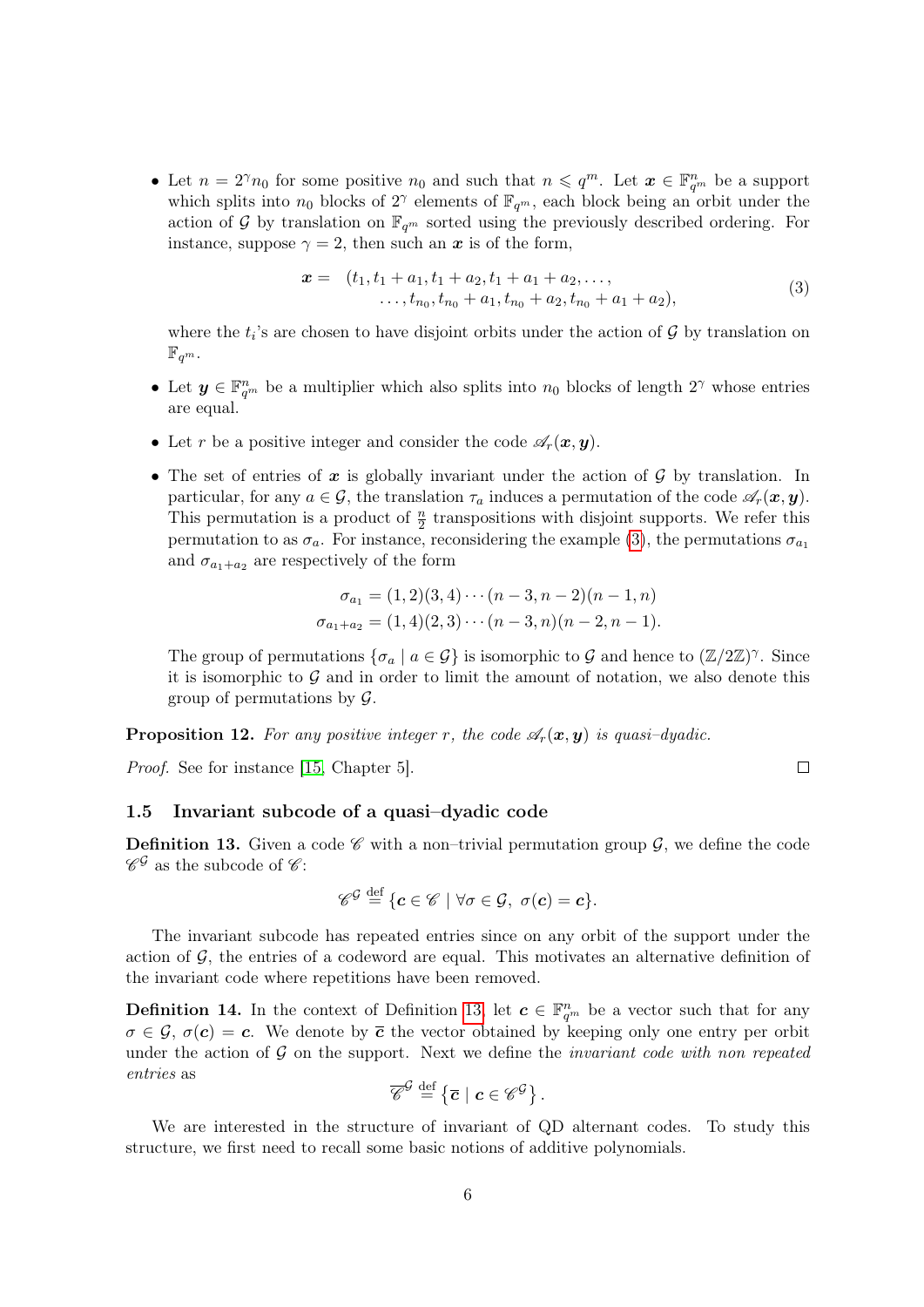#### 1.5.1 Additive polynomials

**Definition 15.** An *additive polynomial*  $P \in \mathbb{F}_{q^m}[z]$  is a polynomial whose monomials are all of the form  $z^{2^i}$  for  $i \geqslant 0$ . Such a polynomial satisfies  $P(a+b) = P(a) + P(b)$  for any  $a, b \in \mathbb{F}_{q^m}$ .

The zero locus of an additive polynomial in  $\mathbb{F}_{q^m}$  is an additive subgroup of  $\mathbb{F}_{q^m}$  and such polynomials satisfy some interpolation properties.

**Proposition 16.** Let  $\mathcal{G} \subset \mathbb{F}_{q^m}$  be an additive group of cardinality  $2^{\gamma}$ . There exists a unique additive polynomial  $\psi_{\mathcal{G}} \in \mathbb{F}_{q^m}[z]$  which is monic of degree  $2^{\gamma}$  and vanishes at any element of G.

*Proof.* Let  $a_1, \ldots, a_\gamma$  be a set of generators of G. The polynomial  $\psi_G$  can be constructed using the so–called Moore determinant:

| $\psi_{\mathcal{G}}(z) \stackrel{\text{def}}{=} \begin{vmatrix} a_1 & \cdots & a_{\gamma} &   & 1 \\ \vdots & & \vdots &   & a_1^{2\gamma-1} & \cdots & a_{\gamma}^{2\gamma-1} \\ a_1^{2\gamma-1} & \cdots & a_{\gamma}^{2\gamma-1} &   & a_1^{2\gamma} & \cdots & a_{\gamma}^{2\gamma} & z^{2\gamma} \end{vmatrix}.$ |  |  |  |  |  |
|-----------------------------------------------------------------------------------------------------------------------------------------------------------------------------------------------------------------------------------------------------------------------------------------------------------------------|--|--|--|--|--|
|                                                                                                                                                                                                                                                                                                                       |  |  |  |  |  |

See [\[21,](#page-24-13) Proposition 1.3.5] for further details.

**Notation 5.** From now on, given an additive subgroup  $\mathcal{G} \subseteq \mathbb{F}_{q^m}$ , we always denote by  $\psi_{\mathcal{G}}$  the unique monic additive polynomial of degree  $|\mathcal{G}|$  in  $\mathbb{F}_{q^m}[z]$  which vanishes on  $\mathcal{G}$ .

#### 1.5.2 Invariant of a quasi–dyadic alternant code

It turns out the invariant code of a QD alternant code (after puncturing repeated entries) is an alternant code too. This relies on the following classical result of invariant theory for which a simple proof can be found in [\[17\]](#page-23-6).

<span id="page-6-1"></span>**Theorem 17.** Let  $f \in \mathbb{F}_{q^m}[z]$  and  $\mathcal{G} \subset \mathbb{F}_{q^m}$  be an additive subgroup. Suppose that for any  $a \in \mathcal{G}$ ,  $f(z) = f(z+a)$ . Then, there exists  $h \in \mathbb{F}_{q^m}[z]$  such that  $f(z) = h(\psi_{\mathcal{G}}(z))$ , where  $\psi_{\mathcal{G}}$  is the monic additive polynomial of degree  $|\mathcal{G}|$  vanishing at any element of  $\mathcal{G}$ .

This entails the following result on the structure of the invariant code of an alternant code. We refer to Definition [14](#page-5-2) for the notation in the following statement.

<span id="page-6-0"></span>**Theorem 18.** Let  $\mathscr{C} = \mathscr{A}_r(x, y)$  be a QD-alternant code with permutation group  $\mathcal G$  of order 2<sup> $\gamma$ </sup>. Set  $r' = \frac{r}{2}$  $\frac{r}{2^{\gamma}}$ . Then,

$$
\overline{\mathscr{C}}^{\mathcal{G}} = \mathscr{A}_{r'}(\overline{\psi_{\mathcal{G}}(\boldsymbol{x})}, \overline{\boldsymbol{y}}),
$$

Proof. See [\[17\]](#page-23-6) or [\[4\]](#page-23-11).

#### 1.6 McEliece encryption scheme

Here we remind how McEliece public key encryption scheme instantiated with alternant codes works.

**Public key** A pair  $(G, t)$  where  $G \in \mathcal{M}_{k \times n}(\mathbb{F}_q)$  is a generator matrix of an alternant code  $\mathscr{C}_{\text{pub}} = \mathscr{A}_r(\boldsymbol{x}, \boldsymbol{y})$  and  $t = \lfloor \frac{r}{2} \rfloor$  $\frac{r}{2}$  is the number of errors one can correct.

 $\Box$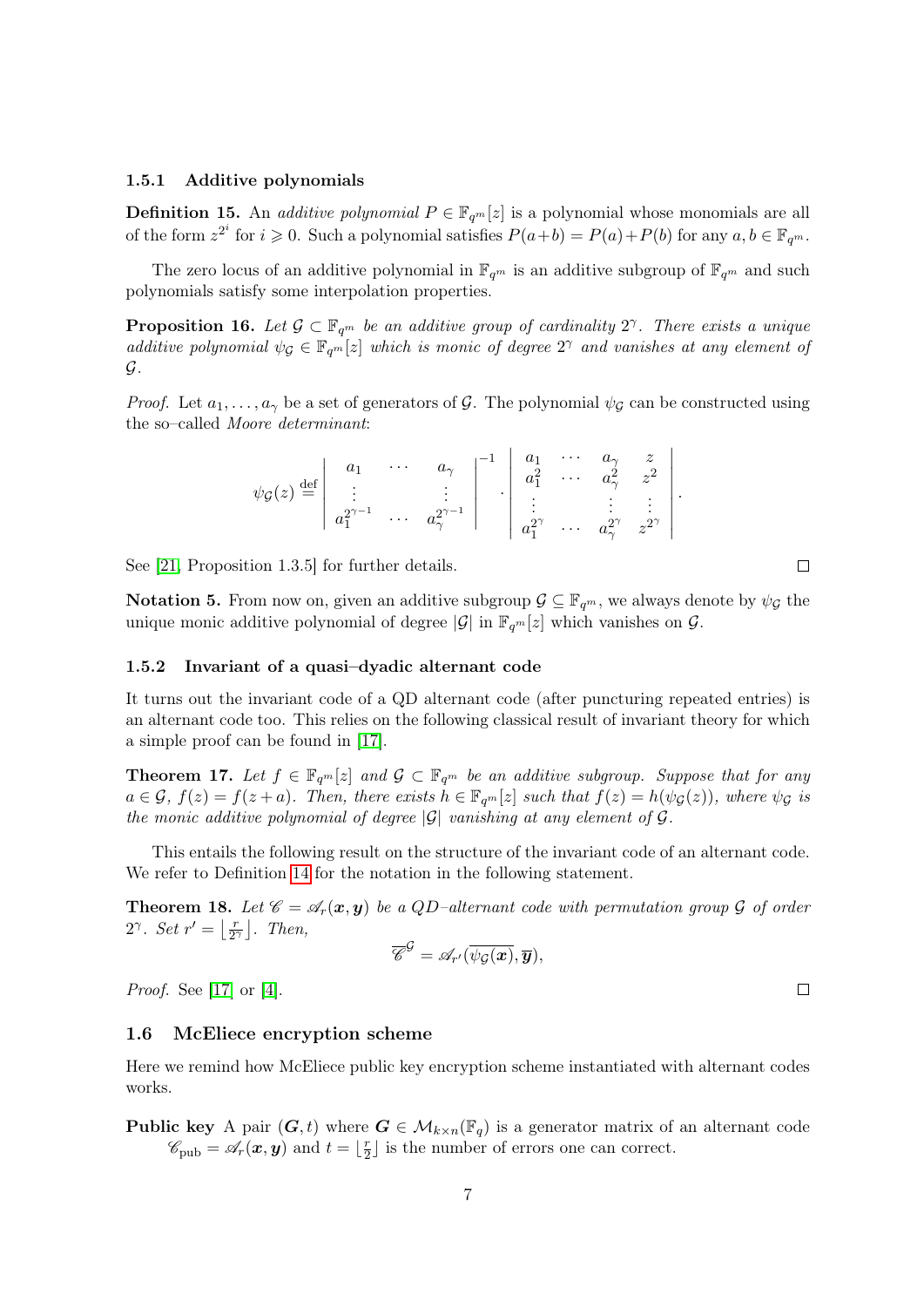Secret key The pair  $(x, y)$  whose knowledge permits to decode.

- Encryption A plain text  $m \in \mathbb{F}_q^k$  is encrypted as  $\bm{c} = \bm{m}\bm{G} + \bm{e}$  where  $\bm{e}$  is a uniformly random vector of  $\mathbb{F}_q^n$  of weight  $\leq t$ .
- **Decryption** Using the decoding algorithm, compute  $mG$  from c. Then deduce m by Gaussian elimination.

A key-recovery attack consists in recovering a pair  $(x', y')$  such that  $\mathscr{C}_{\text{pub}} = \mathscr{A}_r(x', y')$ .

# <span id="page-7-1"></span>1.7 DAGS

Among the schemes recently submitted to NIST, the submission DAGS [\[3\]](#page-22-2) uses as a primitive a McEliece encryption scheme based on QD generalised Srivastava codes. It is well known that generalised Srivastava codes form a subclass of alternant codes [\[22,](#page-24-12) Chapter 12]. Therefore, this proposal lies in the scope of the attack presented in what follows.

| Name   |                | m | $\, n \,$ | $n_0$ | $\kappa$ | $k_0$ | $\sim$ | $r_0$ |
|--------|----------------|---|-----------|-------|----------|-------|--------|-------|
| DAGS_1 | 2 <sub>0</sub> | റ | 832       | 52    | 416      | 26    |        | 13    |
| DAGS_3 | 2 <sup>6</sup> | റ | 1216      | 38    | 512      | 16    | b      |       |
| DAGS_5 | 2 <sup>6</sup> | റ | 2112      | 33    | 704      |       |        |       |

Parameters proposed in DAGS submission are listed in Table [1.](#page-7-0)

<span id="page-7-0"></span>Table 1: Parameters proposed in DAGS.

Let us remind what parameters  $q, m, n, n_0, k, k_0, \gamma, r_0$  stand for:

- $q$  denotes the size of the base field of the alternant code;
- $\bullet$  m denotes the extension degree. Hence the GRS code above the alternant code is defined over  $\mathbb{F}_{q^m}$ ;
- *n* denotes the length of the QD alternant code;
- $n_0$  denotes the length of the invariant subcode, i.e.  $\mathscr{A}_r(x,y)^\mathcal{G}$ , where  $\mathcal G$  denotes the permutation group.
- $k$  denotes the dimension of the QD alternant code;
- $k_0$  denotes the dimension of the invariant code;
- $\gamma$  denotes the number of generators of  $\mathcal{G}, i.e. \mathcal{G} \simeq (\mathbb{Z}/2\mathbb{Z})^{\gamma};$
- $r_0$  denotes the degree of the invariant code, which is alternant according to Theorem [18.](#page-6-0)

Remark 1. The indexes 1, 3 and 5 in the parameters names correspond to security levels according to NIST's call. Level 1, corresponds to 128 bits security with a classical computer, Level 3 to 192 bits security and Level 5 to 256 bits security.

In addition to the set of parameters of Table [1,](#page-7-0) we introduce self chosen smaller parameters listed in Table [2.](#page-8-1) They do not correspond to claimed secure instantiations of the scheme but permitted to test some of our assumptions by computer aided calculations.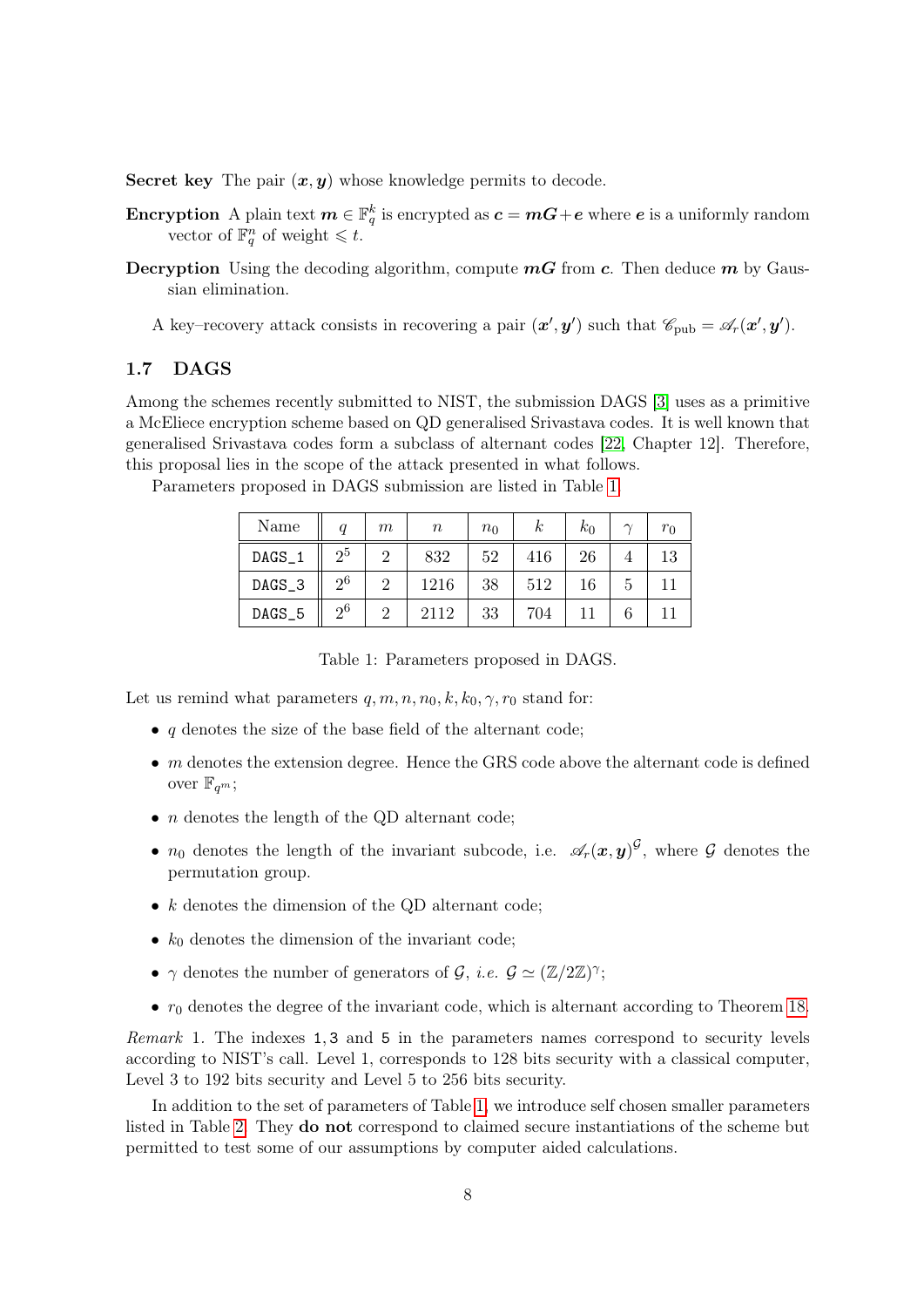| Name   | <b>COMPANY</b> | $\,m$ | $\sim$ | $n_{\rm 0}$ | $\boldsymbol{\imath}$ | ΝI | $\sim$ |
|--------|----------------|-------|--------|-------------|-----------------------|----|--------|
| DAGS_0 | റ4             |       | 240    | r<br>⊥∪     | ov                    |    |        |

<span id="page-8-1"></span>Table 2: Small scale parameters, not proposed in DAGS.

# <span id="page-8-0"></span>2 Schur products

From now on and unless otherwise specified, the extension degree  $m$  will be equal to 2. This is the context of any proposed parameters in DAGS.

# 2.1 Product of vectors

The component wise product of two vectors in  $\mathbb{F}_q^n$  is denoted by

$$
\mathbf{a} \star \mathbf{b} \stackrel{\text{def}}{=} (a_1b_1, \ldots, a_nb_n).
$$

Next, for any positive integer t we define  $a^{\star t}$  as

$$
a^{\star t} \stackrel{\text{def}}{=} \underbrace{a \star \cdots \star a}_{t \text{ times}}.
$$

More generally, given a polynomial  $P \in \mathbb{F}_q[z]$  we defined  $P(\boldsymbol{a})$  as the vector  $(P(a_1), \ldots, P(a_n))$ . In particular, given  $a \in \mathbb{F}_{q^2}^n$ , we denote by Tr(a) and N(a) the vectors obtained by applying respectively the trace and the norm map component by component:

$$
\operatorname{Tr}(\boldsymbol{a}) \stackrel{\text{def}}{=} (a_1 + a_1^q, \dots, a_n + a_n^q)
$$

$$
\mathcal{N}(\boldsymbol{a}) \stackrel{\text{def}}{=} (a_1^{q+1}, \dots, a_n^{q+1}).
$$

Finally, the all one vector  $(1, \ldots, 1)$ , which is the unit vector of the algebra  $\mathbb{F}_q^n$  with operations  $+$  and  $\star$  is denoted by 1.

# 2.2 Schur product of codes

The *Schur product* of two codes  $\mathscr A$  and  $\mathscr B \subseteq \mathbb F_q^n$  is defined as

$$
\mathscr{A} \star \mathscr{B} \stackrel{\text{def}}{=} \langle \boldsymbol{a} \star \boldsymbol{b} \mid \boldsymbol{a} \in \mathscr{A}, \ \boldsymbol{b} \in \mathscr{B} \rangle_{\mathbb{F}_q}.
$$

In particular,  $\mathscr{A}^{\star 2}$  denotes the *square code* of a code  $\mathscr{A} : \mathscr{A}^{\star 2} \stackrel{\text{def}}{=} \mathscr{A} \star \mathscr{A}$ .

# 2.3 Schur products of GRS and alternant codes

The behaviour of GRS and of some alternant codes with respect to the Schur product is very different from that of random codes. This provides a manner to distinguish GRS codes from random ones and leads to a cryptanalysis of GRS based encryption schemes [\[32,](#page-25-0) [10,](#page-23-2) [14\]](#page-23-3). Some alternant codes, namely Wild Goppa codes with extension degree 2 have been also subject to a cryptanalysis based on Schur products computations [\[12,](#page-23-12) [13\]](#page-23-4).

Here we remind an elementary but crucial result.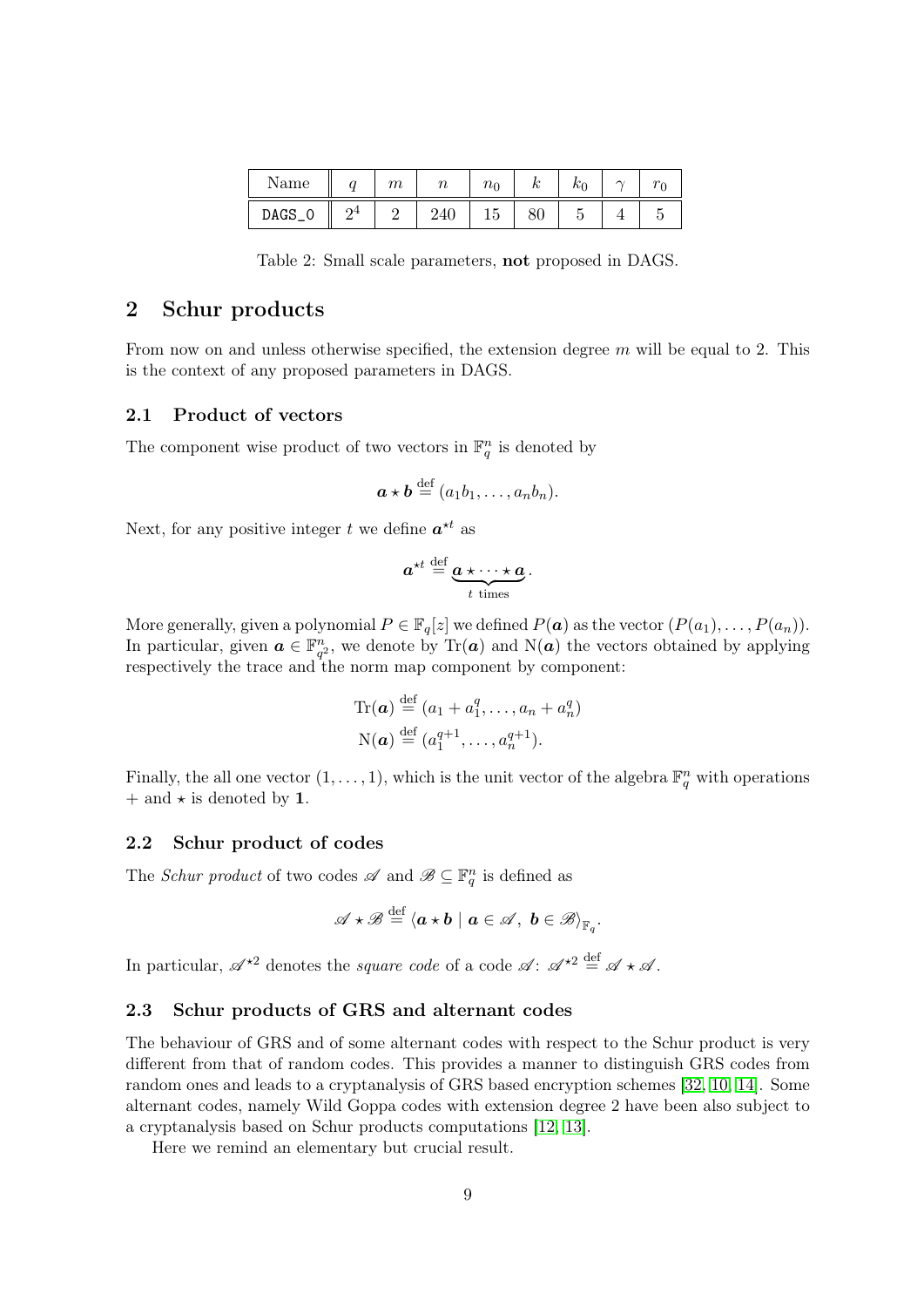<span id="page-9-3"></span>**Theorem 19.** Let  $\boldsymbol{x} \in \mathbb{F}_{q^m}^n$  be a support and  $\boldsymbol{y}, \boldsymbol{y}' \in \mathbb{F}_{q^m}^n$  be multipliers. Let k, k' be two positive integers, then

$$
\text{GRS}_k(\boldsymbol{x}, \boldsymbol{y}) \star \text{GRS}_{k'}(\boldsymbol{x}, \boldsymbol{y}') = \text{GRS}_{k+k'-1}(\boldsymbol{x}, \boldsymbol{y} \star \boldsymbol{y}').
$$

Proof. See for instance [\[10,](#page-23-2) Proposition 6].

# <span id="page-9-0"></span>3 Conductors

In this section, we introduce a fundamental object in the attack to follow. This object was already used in [\[11,](#page-23-8) [13\]](#page-23-4) without being named. We chose here to call it conductor. The rationale behind this terminology is explained in Remark [2.](#page-9-1)

**Definition 20.** Let  $\mathscr C$  and  $\mathscr D$  be two codes of length n over  $\mathbb F_q$ . The conductor of  $\mathscr D$  into  $\mathscr C$ is defined as the largest code  $\mathscr{Z} \subseteq \mathbb{F}_q^n$  such that  $\mathscr{D} \star \mathscr{Z} \subseteq \mathscr{C}$ . That is:

$$
\mathbf{Cond}(\mathscr{D},\mathscr{C})\stackrel{\mathrm{def}}{=}\{\boldsymbol{u}\in\mathbb{F}_q^n\mid\boldsymbol{u}\star\mathscr{D}\subseteq\mathscr{C}\}.
$$

<span id="page-9-2"></span>**Proposition 21.** Let  $\mathscr{D}, \mathscr{C} \subseteq \mathbb{F}_q^n$  be two codes, then

$$
\mathbf{Cond}(\mathscr{D},\mathscr{C})=\left(\mathscr{D}\star\mathscr{C}^{\perp}\right)^{\perp}.
$$

Proof. See [\[11,](#page-23-8) [13\]](#page-23-4).

<span id="page-9-1"></span>Remark 2. The terminology conductor has been borrowed from number theory in which the conductor of two subrings  $\mathcal{O}, \mathcal{O}'$  of the ring of integers  $\mathcal{O}_K$  of a number field K is the largest ideal  $\mathfrak{P}$  of  $\mathcal{O}_K$  such that  $\mathfrak{P} \cdot \mathcal{O} \subseteq \mathcal{O}'$ .

## 3.1 Conductors of GRS codes

Before discussing the behaviour of conductors of alternant codes, let us start with GRS codes.

**Proposition 22.** Let  $x, y \in \mathbb{F}_{q^m}^n$  be a support and a multiplier. Let  $k \leq k'$  be two integers less than n. Then,

$$
\mathbf{Cond}(\mathbf{GRS}_k(\boldsymbol{x}, \boldsymbol{y}), \mathbf{GRS}_{k'}(\boldsymbol{x}, \boldsymbol{y})) = \mathbf{RS}_{k'-k+1}(\boldsymbol{x}).
$$

*Proof.* Let  $\mathscr E$  denote the conductor. From Proposition [21](#page-9-2) and Lemma [7,](#page-3-0)

$$
\mathscr{E}^\perp = \mathbf{GRS}_k(\boldsymbol{x},\boldsymbol{y}) \star \mathbf{GRS}_{n-k'}(\boldsymbol{x},\boldsymbol{y}^\perp) = \mathbf{GRS}_{n-k'+k-1}(\boldsymbol{x},\boldsymbol{y} \star \boldsymbol{y}^\perp).
$$

Note that

$$
\mathbf{y} \star \mathbf{y}^{\perp} = \left(\frac{1}{\pi_{\mathbf{x}}'(x_1)}, \ldots, \frac{1}{\pi_{\mathbf{x}}'(x_n)}\right).
$$

Then, using Lemma [7](#page-3-0) again, we get

$$
\mathscr{E} = \mathbf{GRS}_{k'-k+1}(\boldsymbol{x}, (\boldsymbol{y} \star \boldsymbol{y}^{\perp})^{\perp}) = \mathbf{RS}_{k'-k+1}(\boldsymbol{x}).
$$

 $\Box$ 

 $\Box$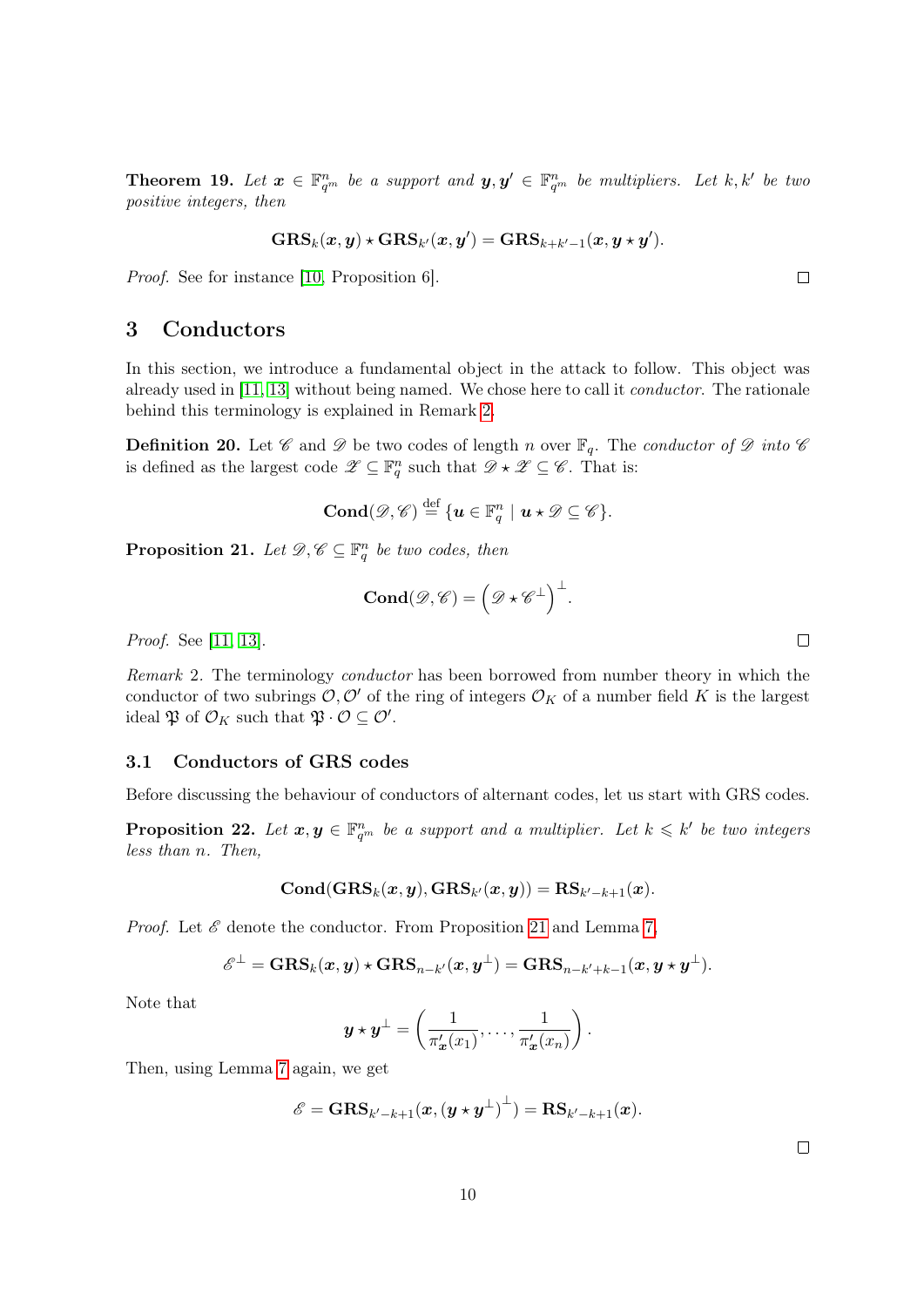Let us emphasize a very interesting aspect of Proposition [21.](#page-9-2) We considered the conductor of a GRS code into another one having the same support and multiplier. The point is that the conductor **does not depend on y**. Hence the computation of a conductor permits to get rid of the multiplier and to obtain a much easier code to study : a Reed–Solomon code.

As we see further, when dealing with alternant codes, instead of getting a Reed–Solomon code, the computation of some conductor provides a particular subfield subcode of a Reed– Solomon code, which we called the *norm–trace code*. The next subsection is devoted to the study of this object.

#### 3.2 The norm–trace code

**Notation 6.** In what follows, we fix  $\alpha \in \mathbb{F}_{q^2}$  such that  $Tr(\alpha) = 1$ . In particular,  $(1, \alpha)$  form an  $\mathbb{F}_q$ -basis of  $\mathbb{F}_{q^2}$ .

**Definition 23** (Norm trace code). Let  $x \in \mathbb{F}_{q^2}^n$  be a support. The norm-trace code  $\mathcal{N}(\mathcal{X}) \subseteq$  $\mathbb{F}_q^n$  is defined as

$$
\mathscr{N} \mathscr{T}(\boldsymbol{x}) \stackrel{\text{def}}{=} \langle \mathbf{1}, \text{Tr}(\boldsymbol{x}), \text{Tr}(\alpha \boldsymbol{x}), \text{N}(\boldsymbol{x}) \rangle_{\mathbb{F}_q}.
$$

The code  $\mathscr{N}(\mathbf{x})$  turns out to be a very peculiar alternant code since it is a subfield subcode of a Reed–Solomon code.

<span id="page-10-0"></span>**Proposition 24.** Let  $x \in \mathbb{F}_{q^2}^n$  be a support and  $n = q^2$ . Then, for any  $q + 1 < k < 2q + 1$ , we have

$$
\mathscr{N\!F}(\boldsymbol{x}) = \mathbf{RS}_k(\boldsymbol{x}) \cap \mathbb{F}_q^n.
$$

*Proof.* The case  $k = q + 2$  is proved in [\[13,](#page-23-4) Proposition 33]. The proof of the general case is very similar. We give it for the sake of convenience.

Inclusion " $\subseteq$ " is obvious. Let us discuss the converse inclusion. The goal is to describe polynomials  $h \in \mathbb{F}_{q^2}[z]_{< k}$  such that

$$
\forall x \in \mathbb{F}_{q^2}, \ h(x) = h(x)^q.
$$

This is equivalent to

$$
h \equiv h^q \mod (z^{q^2} - z).
$$

Writing,  $h(z) =$  $\sum_{ }^{k-1}$  $i=0$  $h_i z^i$ , this gives the system

$$
\begin{cases}\n h_0 = h_0^q \\
h_q = h_1^q \\
h_{q+1} = h_{q+1}^q \\
h_i = 0, \qquad \forall i \in \{2, \dots, k-1\} \setminus \{q, q+1\}.\n\end{cases}
$$

We deduce an  $\mathbb{F}_q$ -basis of polynomials  $1, z^q + z, \alpha^q z^q + \alpha z, z^{q+1}$ , which proves the result.  $\Box$ 

We finish this subsection with a heuristic extending Proposition [24](#page-10-0) to the case where  $n < q^2$ . This heuristic is already discussed in [\[13\]](#page-23-4), where computer aided experiments providing evidences for it are given.

<span id="page-10-1"></span>Heuristic 25. Let  $x \in \mathbb{F}_{q^2}^n$  be a support and  $n \geqslant 4q$ . Then, for any  $q + 1 < k < 2q + 1$ , we have

$$
\mathscr{N}\hspace{-.025cm}\mathscr{T}(\boldsymbol{x}) = \mathbf{RS}_k(\boldsymbol{x}) \cap \mathbb{F}_q^n.
$$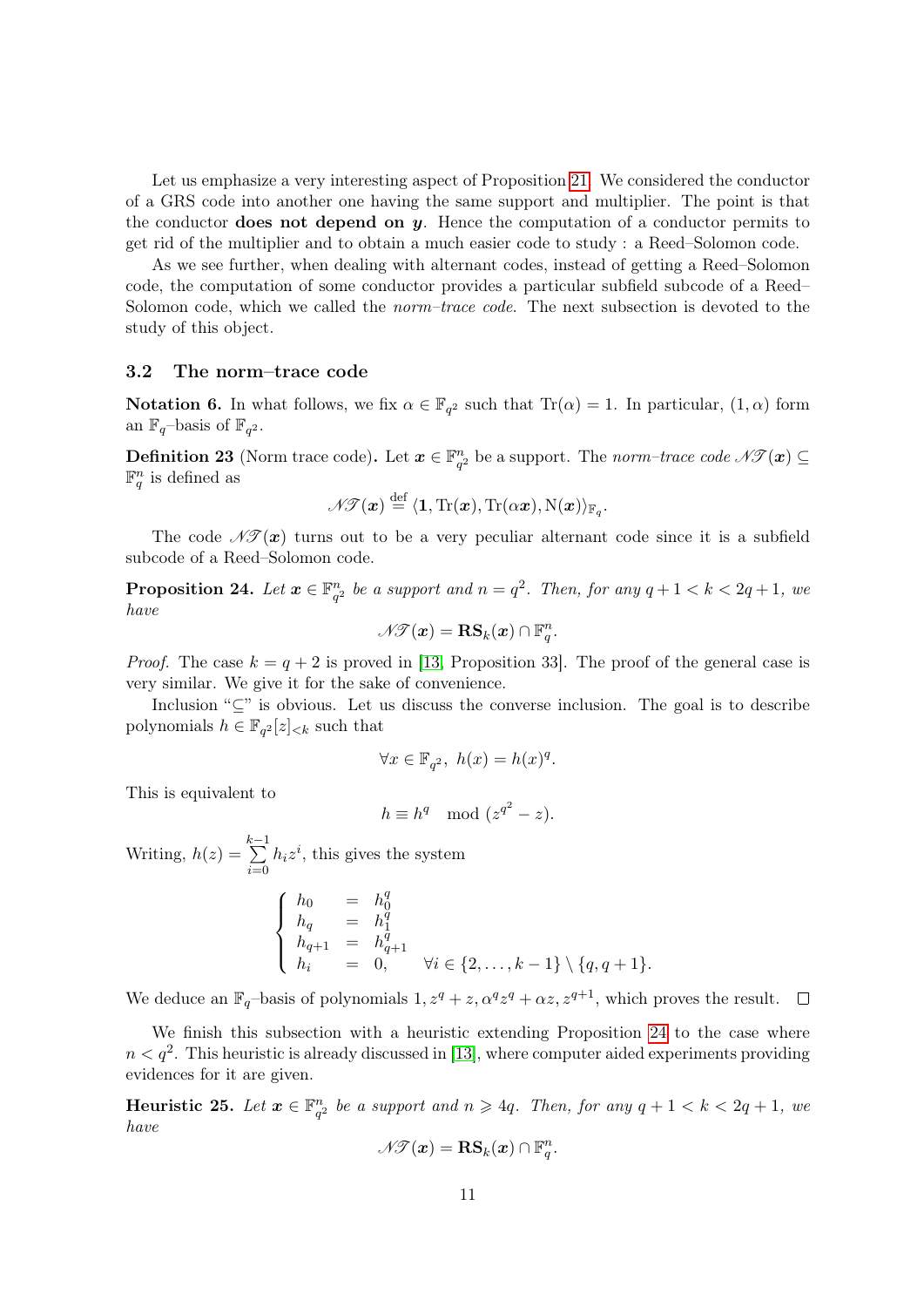### 3.3 Conductor of some alternant codes

When dealing with alternant codes, proving equalities becomes difficult. We can at least prove the following theorem.

<span id="page-11-0"></span>**Theorem 26.** Let  $x, y \in \mathbb{F}_{q^2}^n$  be a support and a multiplier. Let  $r' \geq r$  be two positive integers. Then,

$$
\textup{\textbf{RS}}_{r'-r+1}(\boldsymbol{x})\cap \mathbb{F}_{q}^n\subseteq \textup{\textbf{Cond}}(\mathscr{A}_{r'}(\boldsymbol{x},\boldsymbol{y}),\mathscr{A}_{r}(\boldsymbol{x},\boldsymbol{y})).
$$

Proof. Consider the Schur product

$$
\begin{aligned} \left(\mathbf{RS}_{r'-r+1}(\boldsymbol{x})\cap\mathbb{F}_{q}^{n}\right)\star & \mathscr{A}_{r'}(\boldsymbol{x},\boldsymbol{y}) \\ & \quad =\left(\mathbf{RS}_{r'-r+1}(\boldsymbol{x})\cap\mathbb{F}_{q}^{n}\right)\star\left(\mathbf{GRS}_{n-r'}(\boldsymbol{x},\boldsymbol{y}^{\perp})\cap\mathbb{F}_{q}^{n}\right) \\ & \quad \subseteq\left(\mathbf{RS}_{r'-r+1}(\boldsymbol{x})\star\mathbf{GRS}_{n-r'}(\boldsymbol{x},\boldsymbol{y}^{\perp})\right)\cap\mathbb{F}_{q}^{n} . \end{aligned}
$$

Next, using Theorem [19,](#page-9-3)

$$
\begin{aligned} \big(\mathrm{RS}_{r'-r+1}(\boldsymbol{x})\cap\mathbb{F}_q^n\big)\star \mathscr{A}_{r'}(\boldsymbol{x},\boldsymbol{y}) &\subseteq \mathrm{GRS}_{n-r}(\boldsymbol{x},\boldsymbol{y}^{\perp})\cap\mathbb{F}_q^n\\ &\subseteq \mathscr{A}_r(\boldsymbol{x},\boldsymbol{y}).\end{aligned}
$$

The last inclusion is a direct consequence of Lemma [7](#page-3-0) and Definition [5.](#page-2-1)

Theorem [26](#page-11-0) is not used as stated in the attack, we actually use a more general heuristic which is discussed in the sequel.

<span id="page-11-4"></span>Heuristic 27. In the context of Theorem [26.](#page-11-0) Suppose that  $n \geq 4q$  and  $q < r - r' < 2q$ . Let  $\mathscr{D}$  be a subcode of  $\mathscr{A}_{r'}(\boldsymbol{x}, \boldsymbol{y})$  such that

<span id="page-11-1"></span>
$$
(i) \dim \mathscr{D} \cdot \dim \mathscr{A}_r(\boldsymbol{x}, \boldsymbol{y})^{\perp} \geqslant n;
$$

<span id="page-11-2"></span>
$$
(ii) \mathscr{D} \not\subset \mathscr{A}_{r'+1}(\boldsymbol{x},\boldsymbol{y});
$$

<span id="page-11-3"></span>(iii) a generator matrix of  $\mathscr D$  has no zero column.

Then,

$$
\text{Cond}(\mathscr{D},\mathscr{A}_{r}(\boldsymbol{x},\boldsymbol{y}))=\mathscr{N\!}\mathscr{T}(\boldsymbol{x}).
$$

Let us give some evidences for this heuristic. From Proposition [21,](#page-9-2)

$$
\mathbf{Cond}(\mathscr{D},\mathscr{A}_r(\boldsymbol{x},\boldsymbol{y}))=\Big(\mathscr{D}\star\mathscr{A}_r(\boldsymbol{x},\boldsymbol{y})^\perp\Big)^\perp.
$$

Next, from [\(2\)](#page-3-1), we have

$$
\mathscr{A}_r(\boldsymbol{x},\boldsymbol{y})^\perp=\mathrm{Tr}_{\mathbb{F}_{q^2}/\mathbb{F}_q}(\mathbf{GRS}_r(\boldsymbol{x},\boldsymbol{y})).
$$

Since  $\mathscr D$  is a code over  $\mathbb F_q$  and by the  $\mathbb F_q$ –linearity of the trace map, we get

$$
\mathscr{D}\star \mathscr{A}_r(\boldsymbol{x},\boldsymbol{y})^\perp = \textup{Tr}_{\mathbb{F}_{q^2}/\mathbb{F}_q}\left(\mathscr{D}\star\textup{\textbf{GRS}}_r(\boldsymbol{x},\boldsymbol{y})\right).
$$

Now, we use the fact that  $\mathscr{D}$  is contained in  $\mathscr{A}_{r'}(\bm{x}, \bm{y})$  and hence, from [\(1\)](#page-3-2) is a subset of a GRS code. Namely,

$$
\mathscr{D} \subset \mathbf{GRS}_{n-r'}(\boldsymbol{x}, \boldsymbol{y}^{\perp}), \quad \text{where} \quad \boldsymbol{y}^{\perp} = \left(\frac{1}{\pi'_{\boldsymbol{x}}(x_1)y_1}, \ldots, \frac{1}{\pi'_{\boldsymbol{x}}(x_n)y_n}\right).
$$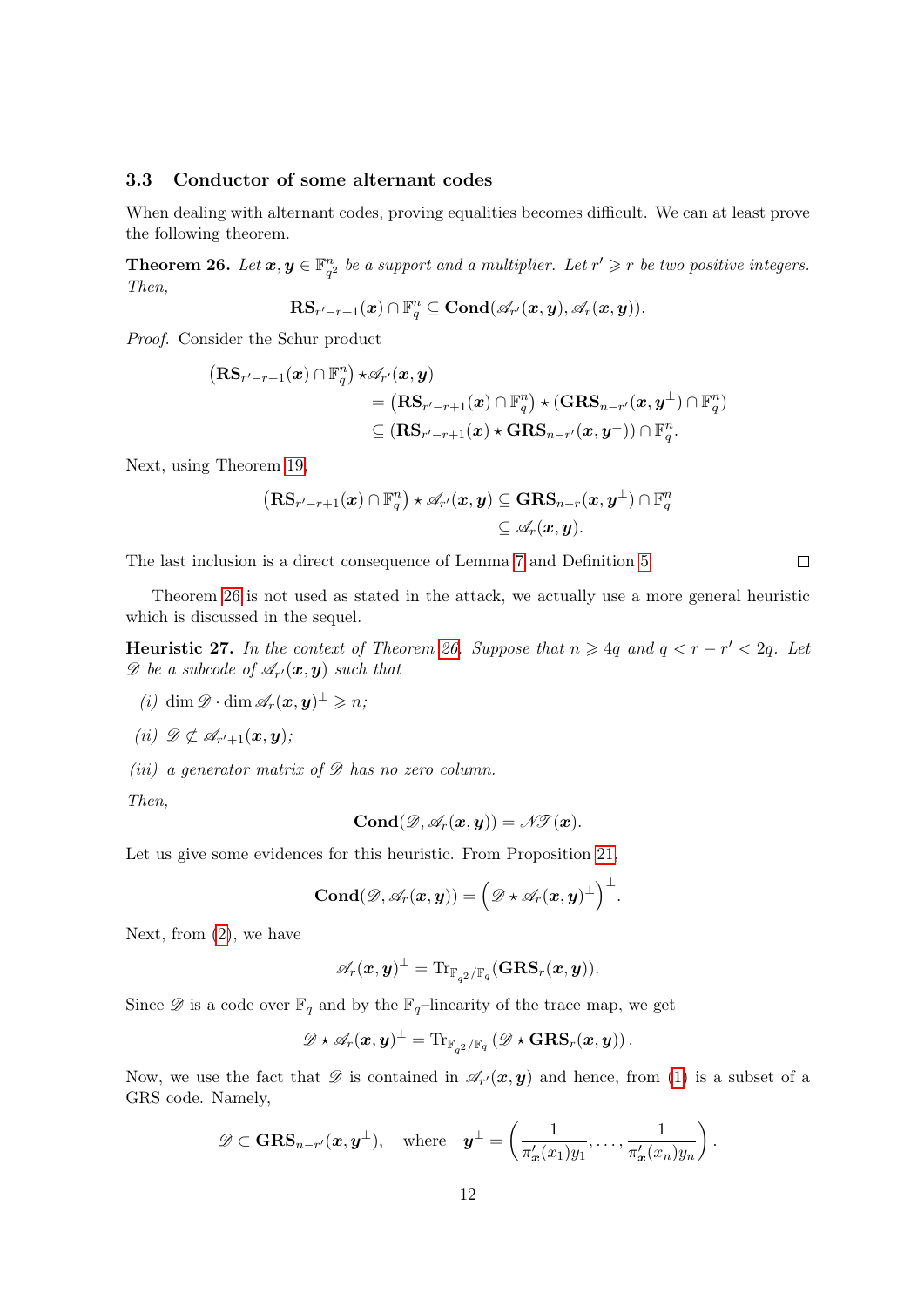Therefore, thanks to Theorem [19,](#page-9-3) we get

$$
\mathscr{D} \star \mathscr{A}_r(\boldsymbol{x}, \boldsymbol{y})^{\perp} \subseteq \mathrm{Tr}_{\mathbb{F}_{q^2}/\mathbb{F}_q} \left( \mathbf{GRS}_{n-r'+r-1}(\boldsymbol{x}, \boldsymbol{y} \star \boldsymbol{y}^{\perp}) \right). \tag{4}
$$

Here, let us note that  $\mathscr{D} \star \mathscr{A}_r(\bm{x}, \bm{y})^{\perp}$  is spanned by  $\dim \mathscr{D} \cdot \dim \mathscr{A}_r(\bm{x}, \bm{y})^{\perp}$  generators which are obtained by computing the Schur products of elements of a basis of  $\mathscr D$  by elements of a basis of  $\mathscr{A}_r(\bm{x}, \bm{y})^{\perp}$ . By [\(i\)](#page-11-1), the number of such generators exceeds n. For this reason, it is very reasonable to hope that this Schur product will fill in the target code and hence that actually,

$$
\mathscr{D} \star \mathscr{A}_r(\boldsymbol{x}, \boldsymbol{y})^{\perp} = \mathrm{Tr}_{\mathbb{F}_{q^2}/\mathbb{F}_q} \left( \mathbf{GRS}_{n-r'+r-1}(\boldsymbol{x}, \boldsymbol{y} \star \boldsymbol{y}^{\perp}) \right).
$$

Next, we have

$$
\boldsymbol{y} \star \boldsymbol{y}^{\perp} = \left(\frac{1}{\pi'_{\boldsymbol{x}}(x_1)}, \ldots, \frac{1}{\pi'_{\boldsymbol{x}}(x_n)}\right).
$$

Therefore, using Lemma [7,](#page-3-0) we conclude that

$$
\left(\mathscr{D}\star \mathscr{A}_r(\boldsymbol{x}, \boldsymbol{y})^{\perp}\right)^{\perp} = \mathbf{RS}_{r'-r+1}(\boldsymbol{x})\cap \mathbb{F}_{q}^n.
$$

Using Heuristic [25,](#page-10-1) we get the result.

Remark 3. Assumption [\(ii\)](#page-11-2) permits to avoid the situation where the conductor could be the subfield subcode of a larger Reed–Solomon code. Assumption [\(iii\)](#page-11-3) permits to avoid the presence of words of weight 1 in the conductor which would not be elements of a Reed–Solomon code.

Further discussion on the Heuristic In all our computer experiments, we never observed any phenomenon contradicting this heuristic.

# <span id="page-12-0"></span>4 Presentation of the attack

### 4.1 Context

Remind that the extension degree is always  $m = 2$ . The public code is the QD alternant code

$$
\mathscr{C}_{\text{pub}} \stackrel{\text{def}}{=} \mathscr{A}_r(\boldsymbol{x}, \boldsymbol{y}),
$$

with a permutation group G of cardinality  $|\mathcal{G}| = 2^{\gamma}$ . We remind the parameters listed in § [1.7.](#page-7-1) The code has a length  $n = n_0 2^{\gamma}$ , dimension k and is defined over a field  $\mathbb{F}_q$  and  $q = 2^{\ell}$  for some positive integer  $\ell$ . The degree r of the alternant code is also a multiple of  $|\mathcal{G}| = 2^{\gamma}$ and hence is of the form  $r = r_0 2^{\gamma}$ . We suppose from now on that the lower bound on the dimension k given by Proposition [6](#page-3-3) is reached. Namely that  $k = n - 2r$ . This always holds in the parameters proposed in [\[3\]](#page-22-2). We finally set  $k_0 = k/2^{\gamma}$ . In summary, we have the following notation

$$
n = n_0 2^{\gamma}, \quad k = k_0 2^{\gamma}, \quad r = r_0 2^{\gamma}.
$$
 (5)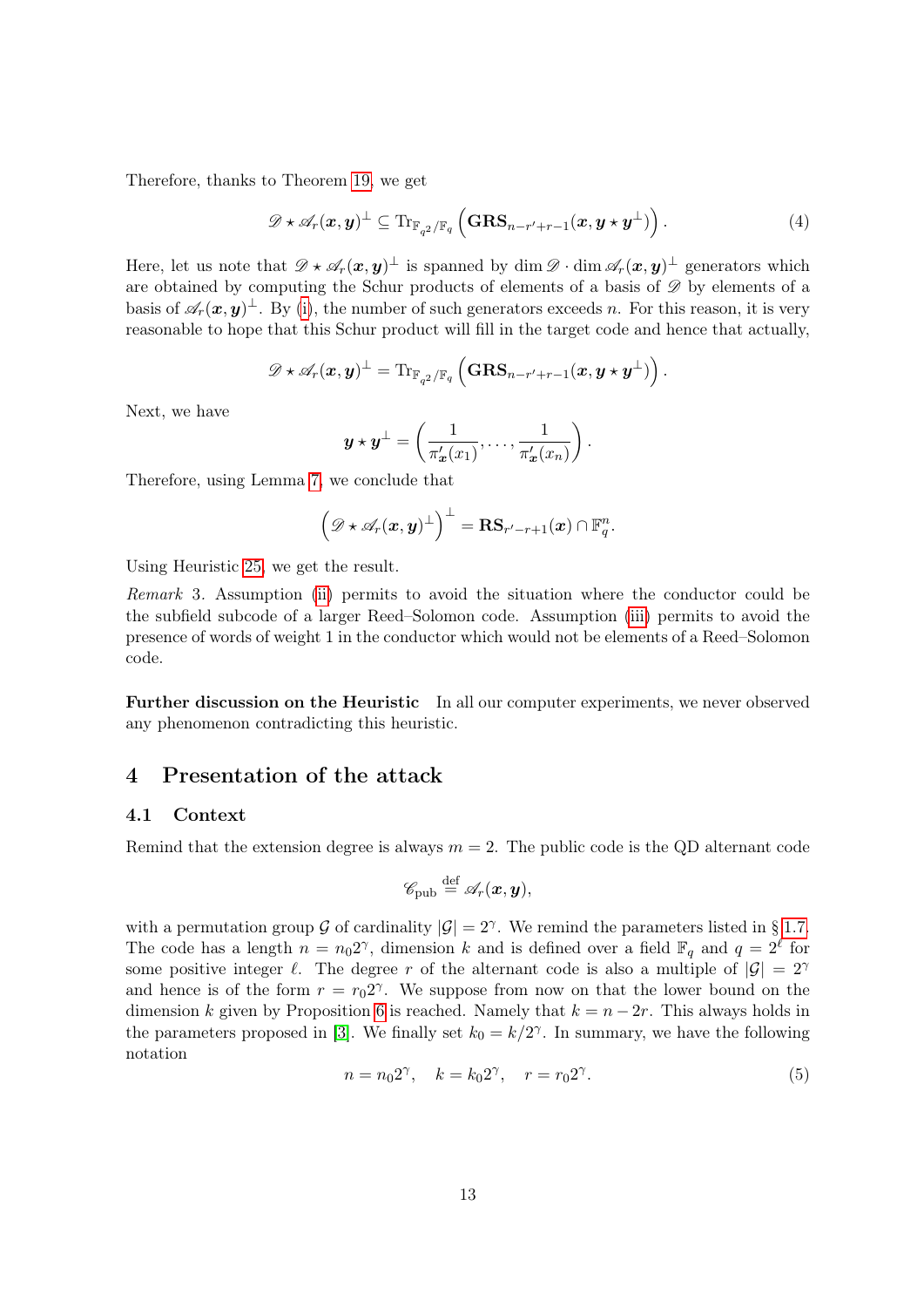#### 4.2 Description of the attack

In § [4.4,](#page-14-0) we introduce a subcode  $\mathscr{D}$  of codimension  $\frac{2q}{|\mathcal{G}|}$  of  $(\mathscr{C}_{\text{pub}})^{\mathcal{G}}$ . This subcode  $\mathscr{D}$  is unknown, while its knowledge of  $\mathscr{D}$  permits to recover  $\mathscr{N}(\bm{x})$  as the conductor  $\text{Cond}(\mathscr{D}, \mathscr{C}_{\text{pub}})$ . The difficult part of the attack consists in guessing this unknown code  $\mathscr{D}$ .

The attack is can be summarised as follows:

- (1) Compute  $(\mathscr{C}_{\text{pub}})^{\mathcal{G}}$ ;
- (2) Guess the subcode  $\mathscr{D}$  of  $(\mathscr{C}_{\text{pub}})^{\mathcal{G}}$  of codimension  $\frac{2q}{|\mathcal{G}|}$  such that

$$
\mathbf{Cond}(\mathscr{D},\mathscr{C}_{\mathrm{pub}})=\mathscr{N}\mathscr{T}(\boldsymbol{x});
$$

(3) Determine x from  $\mathscr{N}(\mathbf{x})$  and then y from x.

The difficult part is clearly the second one : how to guess  $\mathscr{D}$ ? We present two manners to realise this guess.

- The first one consists in performing exhaustive search on subcodes of codimension  $\frac{2q}{|G|}$ of  $(\mathscr{C}_{\text{pub}})^\mathcal{G}$ .
- The second one consists in finding both  $\mathscr D$  and  $\mathscr N(\bm x)$  by solving a bilinear system using Gröbner bases.

The first approach has an important cost but which remains significantly below the expected security level of DAGS proposed parameters. For the second approach, we did not succeed to get a relevant estimate of the work factor but its practical implementation permits to break DAGS\_1 in about 20 minutes and DAGS\_5 in less than one minute (see § [6](#page-22-3) for further details on the implementation). We did not succeed to break DAGS\_3 parameters using the second approach. On the other hand the first approach would have a work factor of  $\approx 2^{80}$  for keys with an expected security of 192 bits.

The remainder of this section is devoted to detail the different aspects of the attack.

#### 4.3 Fundamental degree properties of the invariant subcode

A crucial statement for the attack is:

<span id="page-13-2"></span>**Theorem 28.** Let s be an integer of the form  $s = 2^{\gamma} s_0$ . Suppose that  $\mathscr{A}_{s_0}(\overline{\psi_{\mathcal{G}}(\bm{x})}, \overline{\bm{y}})$  is fully non degenerated (see Definition [8](#page-3-4) and § [1.5](#page-5-3) for notation  $\psi_{\mathcal{G}}$ ,  $\overline{y}$  and so on). Then,

<span id="page-13-1"></span><span id="page-13-0"></span> $(a)$   $\mathscr{A}_{s}(\boldsymbol{x}, \boldsymbol{y})^{\mathcal{G}} \subseteq \mathscr{A}_{s+|\mathcal{G}|-1}(\boldsymbol{x}, \boldsymbol{y});$ (b)  $\mathscr{A}_s(\boldsymbol{x}, \boldsymbol{y})^{\mathcal{G}} \nsubseteq \mathscr{A}_{s+|\mathcal{G}|}(\boldsymbol{x}, \boldsymbol{y}).$ 

Remark 4. Note that the sequence of alternant codes for increasing degrees is decreasing:

$$
\mathscr{A}_{s}(\boldsymbol{x},\boldsymbol{y})\supseteq \mathscr{A}_{s+1}(\boldsymbol{x},\boldsymbol{y})\supseteq \cdots \supseteq \mathscr{A}_{s+|\mathcal{G}|-1}(\boldsymbol{x},\boldsymbol{y})\supseteq \mathscr{A}_{s+|\mathcal{G}|}(\boldsymbol{x},\boldsymbol{y}).
$$

Hence, the invariant code is contained in a smaller alternant code, corresponding to the evaluation of polynomials of lower degree.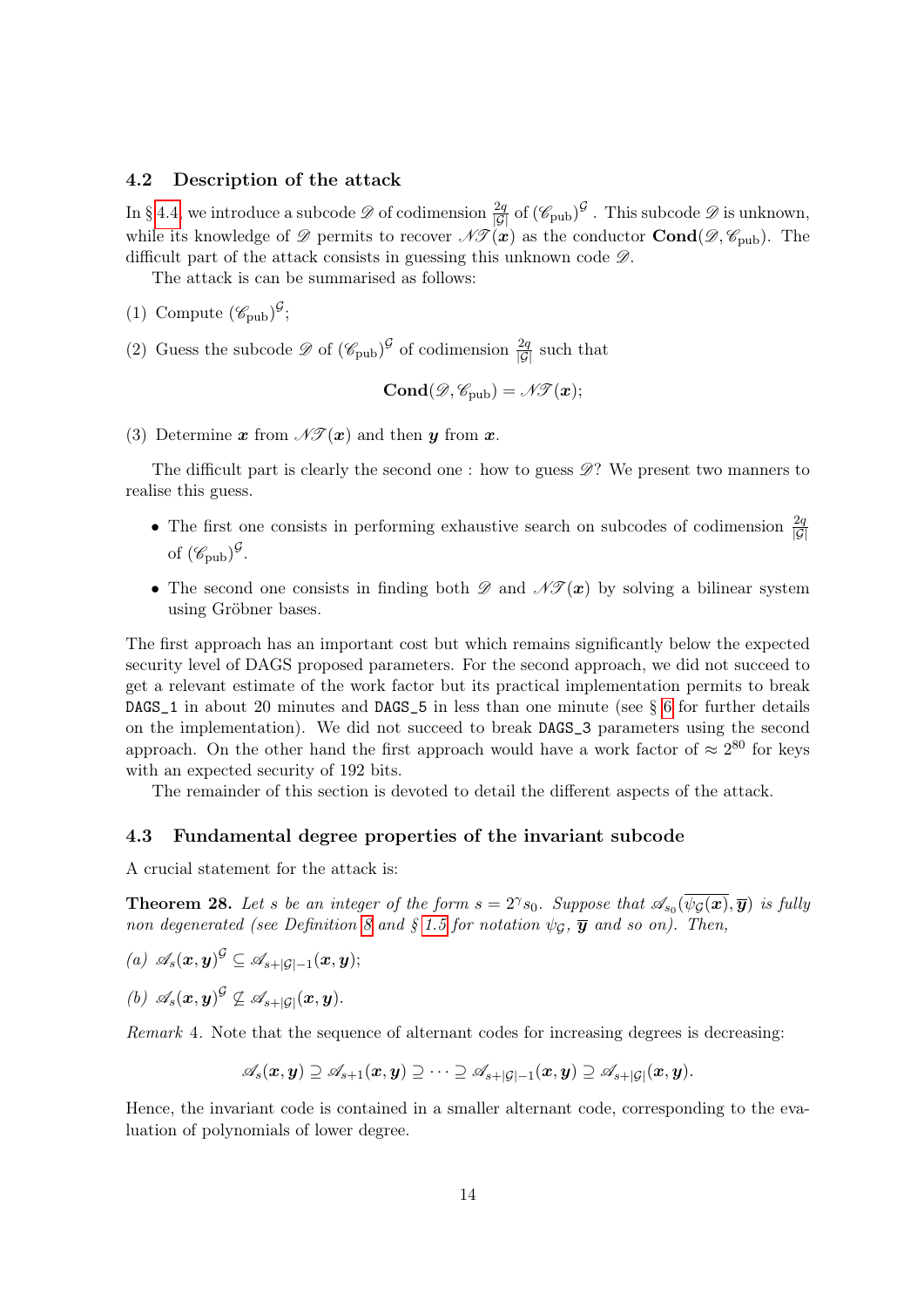Proof. From  $(1)$ , we have

$$
\mathscr{A}_s(\boldsymbol{x},\boldsymbol{y}) = \left\{ \left( \frac{1}{y_i \pi'_{\boldsymbol{x}}(x_i)} f(x_i) \right)_{i=1,\ldots,n} \middle| f \in \mathbb{F}_{q^2}[z]_{< n-s} \right\} \cap \mathbb{F}_q^n.
$$

This code is obtained by evaluation of polynomials of degree up to

 $n-s-1=(2^{\gamma}(n_0-s_0)-1).$ 

Next, from Theorem [17,](#page-6-1) the invariant codewords of  $\mathscr{A}_s(x, y)$  come from evaluations of polynomials of the form  $h \circ \psi_{\mathcal{G}}$ . Such polynomials have a degree which is a multiple of deg  $\psi_{\mathcal{G}} = 2^{\gamma}$ and hence their degree cannot exceed  $2^{\gamma}(n_0-s_0-1)$ . Thus, they should lie in  $\mathbb{F}_{q^2}[z]_{\leq n-s-|\mathcal{G}|}$  $\mathbb{F}_{q^2}[z]_{\leq n-s-|\mathcal{G}|+1}$ . This leads to

$$
\mathscr{A}_s(\boldsymbol{x},\boldsymbol{y})^{\mathcal{G}} \subseteq \left\{ \left( \frac{1}{y_i \pi'_{\boldsymbol{x}}(x_i)} f(x_i) \right)_{i=1,\ldots,n} \middle| f \in \mathbb{F}_{q^2}[z]_{\leq n-s-|\mathcal{G}|+1} \right\} \cap \mathbb{F}_q^n
$$
  

$$
\subseteq \mathscr{A}_{s+|\mathcal{G}|-1}(\boldsymbol{x},\boldsymbol{y}).
$$

This proves [\(a\)](#page-13-0).

To prove [\(b\)](#page-13-1), note that the assumption on  $\mathscr{A}_{s_0}(\psi_{\mathcal{G}}(\bm{x}), \overline{\bm{y}})$  asserts the existence of  $f \in$  $\mathbb{F}_{q^2}[z]_{\leq n_0-s_0}$  such that  $\deg f = n_0 - s_0 - 1$  and  $f(\overline{\psi_{\mathcal{G}}(\boldsymbol{x})}) \in \mathbb{F}_q^{n_0}$ . Thus,  $f(\psi_{\mathcal{G}}(\boldsymbol{x})) \in \mathbb{F}_q^{n}$  and  $\deg(f \circ \psi_{\mathcal{G}}) = n - s - |\mathcal{G}|$ . Therefore  $f(\psi(\boldsymbol{x})) \in \mathscr{A}_s(\boldsymbol{x}, \boldsymbol{y})^{\mathcal{G}}$  and  $\mathscr{A}_s(\boldsymbol{x}, \boldsymbol{y})^{\mathcal{G}}$  contains an element of  $\mathscr{A}_{s+|\mathcal{G}|-1}(x,y)$  which is not in  $\mathscr{A}_{s+|\mathcal{G}|}(x,y)$ .  $\Box$ 

#### <span id="page-14-0"></span>4.4 The subcode  $\mathscr{D}$

**Definition 29.** Suppose that  $|\mathcal{G}| \leq q$ . We define the code  $\mathcal{D}$  as

$$
\mathscr{D} \stackrel{\text{def}}{=} \mathscr{A}_{r+q}(\boldsymbol{x}, \boldsymbol{y})^{\mathcal{G}}.
$$

Remark 5. For parameters suggested in DAGS, we always have  $|\mathcal{G}| \leq q$ , with strict equality for DAGS\_1 and DAGS\_3 and equality for DAGS\_5.

Remark 6. The case  $q < |\mathcal{G}|$  which never holds in DAGS suggested parameters would be particularly easy to treat. In such a situation, replacing possibly  $\mathcal G$  by a subgroup, one can suppose that  $|\mathcal{G}| = 2q$ . Next, according to Theorem [28,](#page-13-2) and Heuristic [27,](#page-11-4) we have

$$
\mathbf{Cond}((\mathscr{C}_{\mathrm{pub}})^{\mathcal{G}}, \mathscr{C}_{\mathrm{pub}}) = \mathscr{N\!}(\boldsymbol{x}),
$$

which would provide a very simple manner to compute  $\mathcal{N}(\bm{x})$ .

The following result is the key of the attack.

**Theorem 30.** Under Heuristics [25](#page-10-1) and [27](#page-11-4) and assuming that  $\overline{\mathscr{A}_{r+q}(x,y)}^{\mathcal{G}}$  is fully non degenerated (see Definition [8\)](#page-3-4), we have

$$
\text{Cond}(\mathscr{D}, \mathscr{C}_{pub})=\mathscr{N}\!\mathscr{T}(\bm{x}).
$$

Proof. It is a direct consequence of Theorem [28](#page-13-2) and Heuristic [27.](#page-11-4)

**Proposition 31.** The code  $\mathscr{D}$  has codimension  $\leq \frac{2q}{|\mathcal{G}|} = 2^{\ell - \gamma + 1}$  in  $(\mathscr{C}_{pub})^{\mathcal{G}}$ .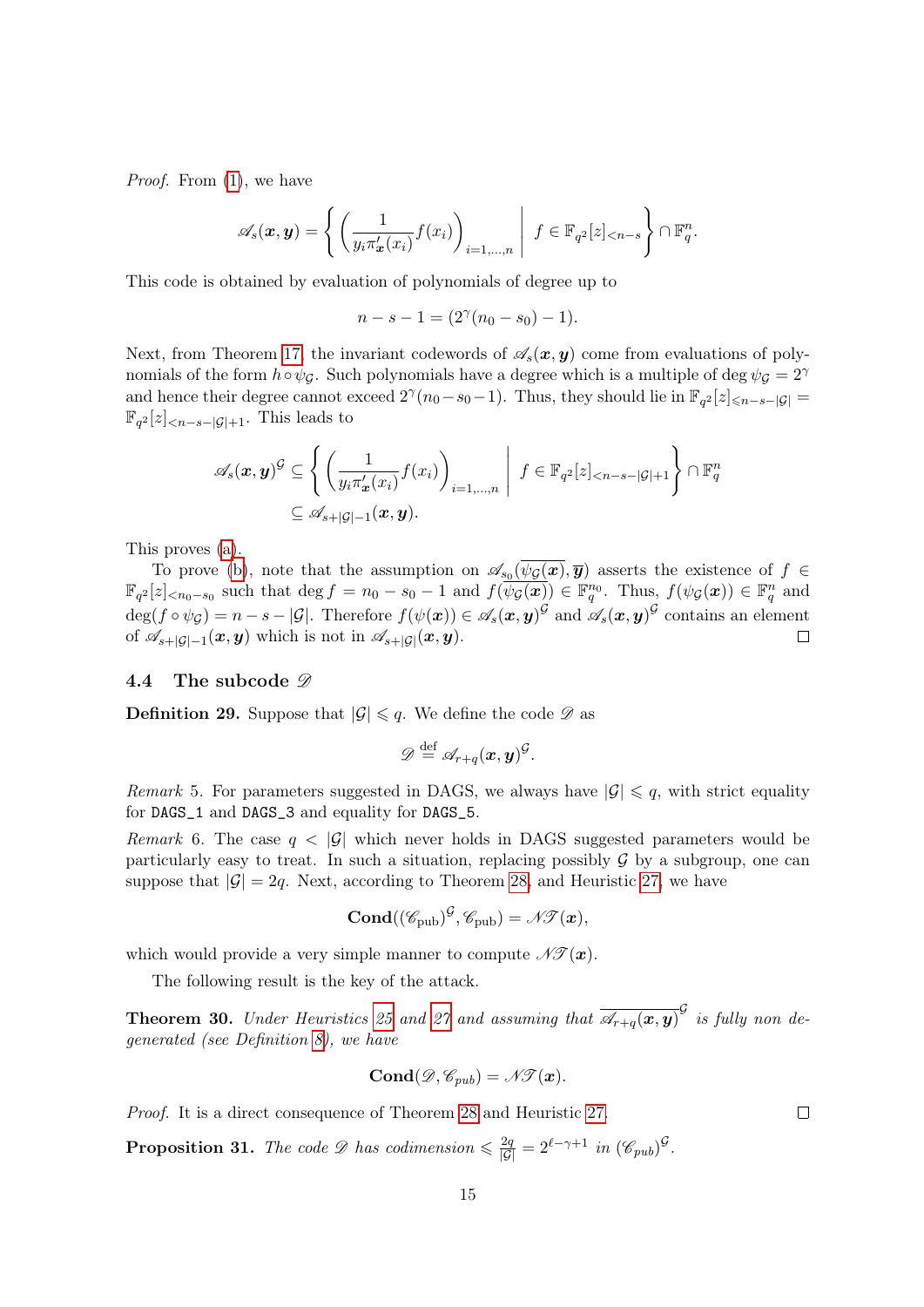*Proof.* Using Theorem [18,](#page-6-0) we know that  $\mathscr{D}$  has the same dimension as  $\mathscr{A}_{r_0+\frac{q}{|\mathcal{G}|}}(\psi_{\mathcal{G}}(\bm{x}), \overline{\bm{y}})$ . This code has dimension  $\geq n_0 - 2(r_0 + \frac{q}{|\mathcal{G}|})$ . Since  $\dim (\mathcal{C}_{\text{pub}})^{\mathcal{G}} = k_0 = n_0 - 2r_0$ , we get the result.

*Remark* 7. Actually the codimension equals  $2^{\ell-\gamma+1}$  almost all the time.

**Example 1.** • For DAGS<sub>1</sub>,  $\mathscr{D} = \mathscr{A}_{240}(x, y)^{\mathcal{G}}$  and the code has codimension 4 in  $(\mathscr{C}_{\text{pub}})^{\mathcal{G}}$ ;

- For DAGS\_3,  $\mathscr{D} = \mathscr{A}_{416}(\boldsymbol{x}, \boldsymbol{y})^{\mathcal{G}}$  and the code has codimension 4 in  $(\mathscr{C}_{\text{pub}})^{\mathcal{G}}$ ;
- For DAGS\_5,  $\mathscr{D} = \mathscr{A}_{768}(\bm{x}, \bm{y})^{\mathcal{G}}$  and the code has codimension 2 in  $(\mathscr{C}_{\text{pub}})^{\mathcal{G}}$ ;

When starting the attack, the code  $\mathscr D$  is unknown. In the sequel, we present two manners to recover it.

# <span id="page-15-1"></span>4.5 First approach, brute force search of  $\mathscr D$

A first way of getting  $\mathscr D$  and then of obtaining  $\mathscr{N\!F}(\bm{x})$  consists in enumerating all the subspaces  $\mathscr{X} \subseteq (\mathscr{C}_{\text{pub}})^{\mathcal{G}}$  of codimension  $\frac{2q}{|\mathcal{G}|}$  until we find one such that  $\text{Cond}(\mathscr{X}, \mathscr{C}_{\text{pub}})$  has dimension 4. Indeed, for an arbitrary  $\mathscr{X}$  the conductor will have dimension 1 and be generated by 1, while for  $\mathscr{X} = \mathscr{D}$  the conductor will be  $\mathscr{N}(\mathscr{X})$  which has dimension 4.

The number of subspaces to enumerate is in  $O(q^{2(2q/|\mathcal{G}|)(k_0-2q/|\mathcal{G}|)})$  which is in general much too large to make the attack practical. It is however possible to reduce the cost of brute force attack as follows.

#### <span id="page-15-0"></span>4.5.1 Using random subcodes of dimension 2

For any parameter set proposed in DAGS, the public code has a rate  $k/n$  less than  $1/2$ . Hence, its dual has rate larger than 1/2. Therefore, according to Heuristic [27,](#page-11-4) given a random subcode  $\mathscr{D}_0$  of  $\mathscr{D}$  of dimension 2, then  $\text{Cond}(\mathscr{D}_0, \mathscr{C}_{\text{pub}}) = \mathscr{N}(\mathscr{T}(\mathbf{x}))$  with a high probability.

Thus, one can proceed as follows

- Pick two independent vectors  $c, c' \in (\mathscr{C}_{\text{pub}})^{\mathcal{G}}$  at random and compute  $\text{Cond}(\langle c, c' \rangle, \mathscr{C}_{\text{pub}})$ ;
- If the conductor has dimension 4, you probably found  $\mathscr{N}(\mathbf{x})$ , then pursue the attack as explained in § [4.7.](#page-17-0)
- Else, try again.

The probability that  $c, c' \in \mathscr{D}$  equals  $q^{-\frac{4q}{|\mathcal{G}|}}$ . Therefore, one may have found  $\mathscr{N}(\mathbf{x})$  after  $O(q^{\frac{4q}{|\mathcal{G}|}})$  computations of conductors.

Example 2. The average number of computations of conductors will be

- $O(q^8) = O(2^{40})$  for DAGS\_1;
- $O(q^8) = O(2^{48})$  for DAGS\_3;
- $O(q^4) = O(2^{24})$  for DAGS\_5.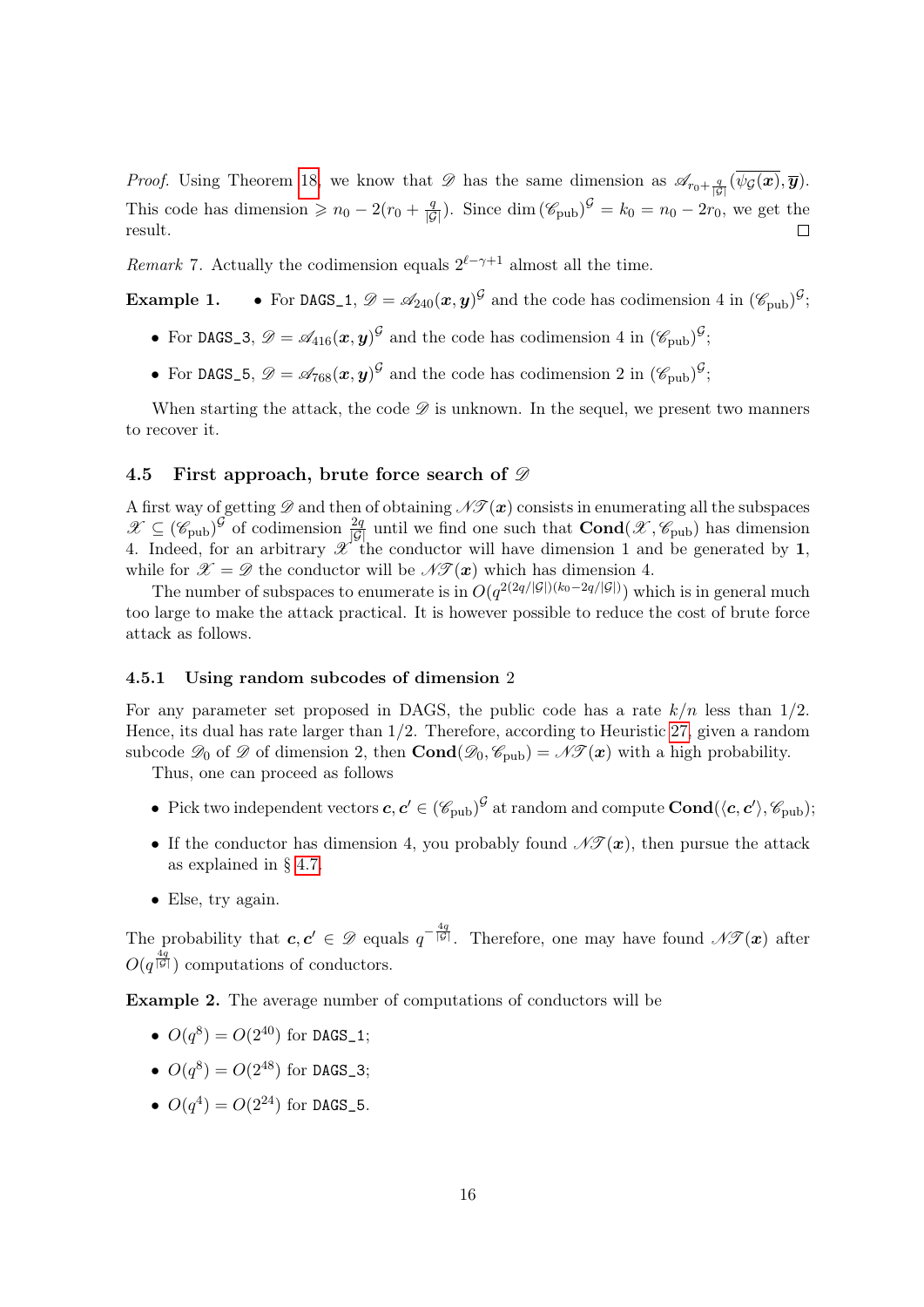#### 4.5.2 Using shortened codes

Another manner consists in replacing the public code by one of its shortenings. For that, we shorten  $\mathscr{C}_{\text{pub}} = \mathscr{A}_r(\bm{x}, \bm{y})$  at a set of  $a = a_0 2^{\gamma}$  positions which is a union of blocks, so that the shortened code remains QD. We choose the integer a such that the invariant subcode of the shortened code has dimension  $2 + \frac{2q}{|\mathcal{G}|}$  and hence the shortening of  $\mathscr{D}$  has dimension 2. Let  $\mathcal{I}$ be such a subset of positions. To determine  $\mathcal{S}_{\mathcal{I}}(\mathscr{D})$ , we can enumerate any subspace  $\mathscr{X}$  of dimension 2 of  $\mathcal{S}_{\mathcal{I}}(\mathscr{C}_{\text{pub}})$  and compute  $\text{Cond}(\mathscr{X}, \mathcal{S}_{\mathcal{I}}(\mathscr{C}_{\text{pub}}))$ . In general, we get the trivial code spanned by the all–one codeword 1. If the conductor has dimension 4 it is highly likely that we found  $\mathcal{S}_{\mathcal{I}}(\mathcal{D})$  and that the computed conductor equals  $\mathcal{N}\mathcal{F}(\mathbf{x}_\mathcal{I}).$ 

The number of such spaces we enumerate is in  $O(q^{\frac{4q}{|G|}})$ . Hence the average number of conductors we have to compute is in  $O(q^{\frac{4q}{|G|}})$ , which is very similar to the cost of the previous method based on random subcodes of dimension 2 in § [4.5.1.](#page-15-0)

### 4.6 Second approach, solving a bilinear system

An alternative approach to recover  $\mathscr{D}$  and  $\mathscr{N}(\mathbf{x})$  consists in solving a bilinear system. The idea is the following one. Since  $Tr(x) \in \text{Cond}(\mathscr{D}, \mathscr{C}_{\text{pub}})$  and, from Proposition [21,](#page-9-2) **Cond** $(\mathscr{D}, \mathscr{C}_{\text{pub}}) = (\mathscr{D} \star \mathscr{C}_{\text{pub}}^{\perp})^{\perp}$ , then

$$
\bm{G}_{\mathscr{D}\star\mathscr{C}_{\mathrm{pub}}^{\bot}}\cdot\text{Tr}(\bm{x})^{\top}=0,
$$

where  $G_{\mathscr{D}\star\mathscr{C}_{\text{pub}}^{\perp}}$  denotes a generator matrix of  $\mathscr{D}\star\mathscr{C}_{\text{pub}}^{\perp}$ . The above identity holds true when replacing  $\text{Tr}(\hat{\boldsymbol{x}})$  by  $\text{Tr}(\beta \boldsymbol{x})$  for any  $\beta \in \mathbb{F}_{q^2}$ . Hence,

<span id="page-16-0"></span>
$$
\mathbf{G}_{\mathscr{D}\star\mathscr{C}_{\text{pub}}^{\perp}}\cdot\mathbf{x}^{\top}=0.
$$
 (6)

The above identity provides the system we wish to solve. We have two type of unknowns : the code  $\mathscr D$  and the support vector  $\boldsymbol x$ . Set  $c \stackrel{\text{def}}{=} \frac{2q}{|\mathcal{G}|}$  the codimension of  $\mathscr D$  in  $(\mathscr C_{\text{pub}})^{\mathcal{G}}$ . For  $\mathscr D$ , let us introduce  $(k_0 - c)k_0$  formal variables  $U_{11}, \ldots, U_{1,c}, \ldots, U_{k_0-c,1}, \ldots, U_{k_0-c,c}$  and set

$$
\boldsymbol{U} \stackrel{\text{def}}{=} \begin{pmatrix} U_{11} & \cdots & U_{1,c} \\ \vdots & & \vdots \\ U_{k_0-c,1} & \cdots & U_{k_0-c,c} \end{pmatrix} \quad \text{and} \quad \boldsymbol{G}(U_{ij}) \stackrel{\text{def}}{=} (\boldsymbol{I}_{k_0-c} \mid \boldsymbol{U}) \cdot \boldsymbol{G}^{\text{inv}},
$$

where  $I_{k_0-c}$  denotes the  $(k_0-c)\times(k_0-c)$  identity matrix and  $G^{\text{inv}}$  denotes a  $k_0\times n_0$  generator matrix of  $(\mathscr{C}_{\text{pub}})^{\mathcal{G}}$ . It is probable that  $\mathscr{D}$  has a generator matrix of the form  $G(u_{ij})$  for some special values  $u_{11}, \ldots, u_{k_0-c,c} \in \mathbb{F}_q$ . The case where  $\mathscr{D}$  has no generator matrix of this form is rare and can be addressed by choosing another generator matrix for  $(\mathscr{C}_{\text{pub}})^{\mathcal{G}}$ .

Now, let **H** be a parity–check matrix of  $\mathscr{C}_{\text{pub}}$ . A generator matrix of  $\mathscr{D} \star \mathscr{C}_{\text{pub}}^{\perp}$  can be obtained by constructing a matrix whose rows list all the possible Schur products of one row of a generator matrix of  $\mathscr D$  by one row of a parity–check matrix of  $\mathscr C_{\rm pub}$ . Therefore, let  $\mathbf{R}(U_{ij})$ be a matrix with entries in  $\mathbb{F}_q[U_{1,1},\ldots,U_{k_0-c,c}]$  whose rows list all the possible Schur products of one row of  $\mathbf{G}(U_{i,j})$  and one row of H. Hence, there is a specialisation  $u_{11}, \ldots, u_{k_0-c,c} \in \mathbb{F}_q$ of the variables  $U_{ij}$  such that  $\mathbf{R}(u_{ij})$  is a generator matrix of  $\mathscr{D} \star \mathscr{C}_{\text{pub}}^{\perp}$ .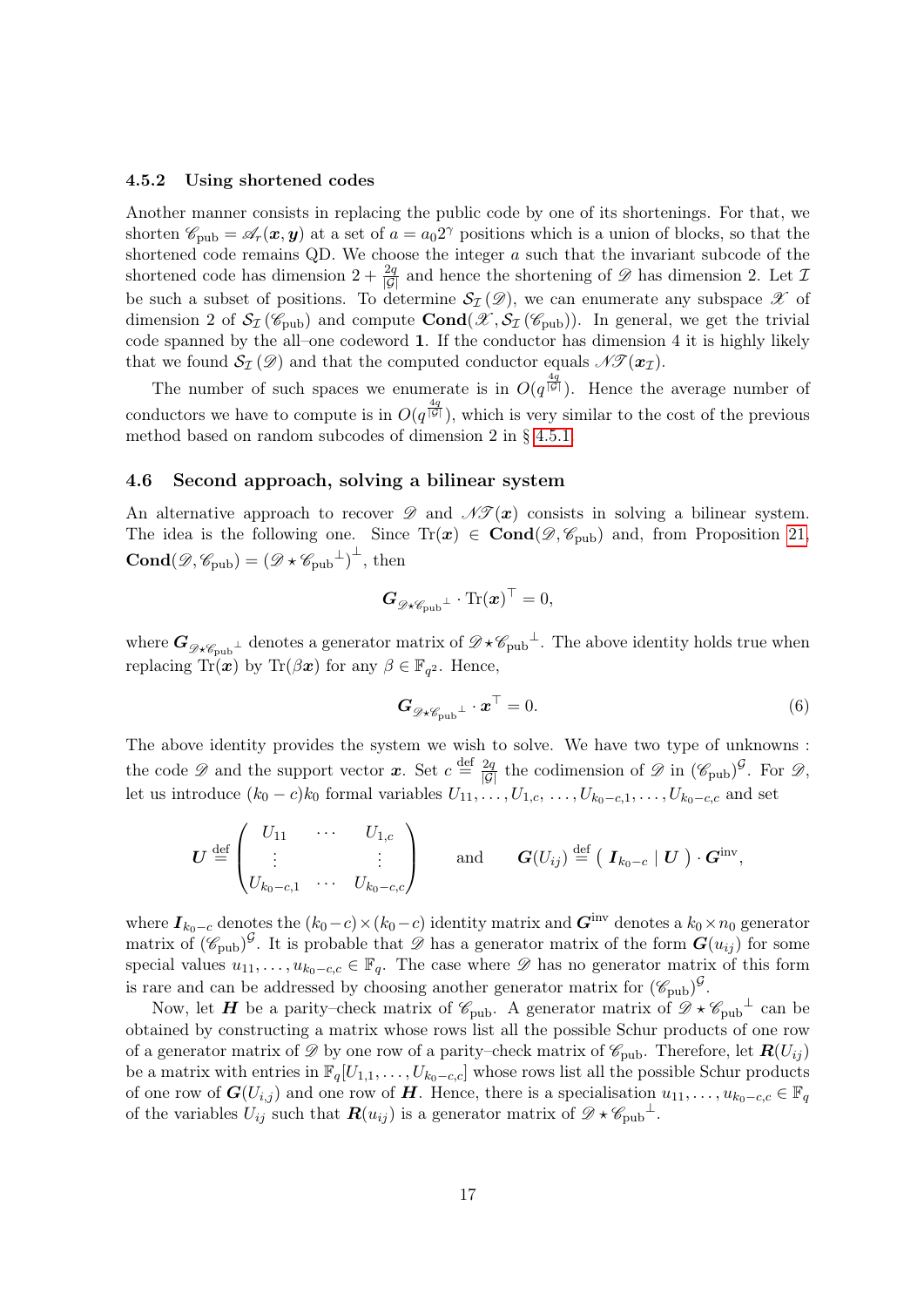The second set of variables  $X_1, \ldots, X_n$  corresponds to the entries of x. Using [\(6\)](#page-16-0), the bilinear system we have to solve is nothing but

$$
\boldsymbol{R}(U_{ij}) \cdot \begin{pmatrix} X_1 \\ \vdots \\ X_n \end{pmatrix} = 0.
$$
 (7)

#### 4.6.1 Reducing the number of variables

Actually, it is possible to reduce the number of variables using three different tricks.

1. Since the code is QD, the vector  $x$  is a union of orbits under the action of the additive group G. Therefore, one can introduce formal variables  $A_1, \ldots, A_{\gamma}$  corresponding to the generators of G. Then, one can replace  $(X_1, \ldots, X_n)$  by

<span id="page-17-1"></span>
$$
(T_1, T_1 + A_1, \ldots, T_1 + A_1 + \cdots + A_{\gamma}, T_2, T_2 + A_1, \ldots).
$$
 (8)

for some variables  $T_1, \ldots, T_{n_0}$ .

- 2. Without loss of generality and because of the 2–transitive action of the affine group on  $\mathbb{F}_{q^2}$ , one can suppose that the first entries of  $\boldsymbol{x}$  are 0 and 1 respectively (see for instance [\[13,](#page-23-4) Appendix A]). Therefore, in [\(8\)](#page-17-1), one can replace  $T_1$  by 0 and  $A_1$  by 1.
- 3. Similarly to the approach of § [4.5,](#page-15-1) one can shorten the codes so that  $\mathscr D$  has only dimension 2, which reduces the number of variables  $U_{ij}$  to 2c and also reduces the length of the support we seek and hence reduces the number of the variables  $T_i$ .

### <span id="page-17-0"></span>4.7 Finishing the attack

When the previous step of the attack is over, then, if we used the first approach based on a brute force search of  $\mathscr{D}$ , we know at least  $\mathscr{N}(\mathbf{x})$  or  $\mathscr{N}(\mathbf{x}_\tau)$  for some set  $\mathcal{I}$  of positions. If we used the second approach, then x is already computed, or at least  $x<sub>I</sub>$  for some set of indexes  $I$ . Thus, there remains to be able to

- (1) recover x from  $\mathscr{N}(\bm{x})$  or  $\bm{x}_{\mathcal{I}}$  from  $\mathscr{N}(\bm{x}_{\mathcal{I}})$ ;
- (2) recover **y** from  $x$  or  $y<sub>\mathcal{I}</sub>$  from  $x<sub>\mathcal{I}</sub>$ ;
- (3) recover  $x, y$  from the knowledge of  $x_{\mathcal{I}}, y_{\mathcal{I}}$ .

Let us treat these three questions.

#### 4.7.1 Recovering x from  $\mathscr{N}(\bm{x})$

Remind that the code  $\mathscr{N}(\bm{x})$  has dimension 4 over  $\mathbb{F}_q$  and is spanned by 1,  $\text{Tr}(\bm{x}), \text{Tr}(\alpha \bm{x}), \text{N}(\bm{x})$ . It is not difficult to prove that the same code after base field extension satisfies

$$
\mathscr{N\!I}(\boldsymbol{x})\otimes \mathbb{F}_{q^2}=\langle \boldsymbol{1},\boldsymbol{x},\boldsymbol{x}^{\star q},\boldsymbol{x}^{\star (q+1)}\rangle.
$$

This code is peculiar in the sense that its square is smaller than the square of an arbitrary code of dimension 4. Indeed, according to [\[9\]](#page-23-13), the square of a random code of dimension 4 has dimension 10 with a high probability, while: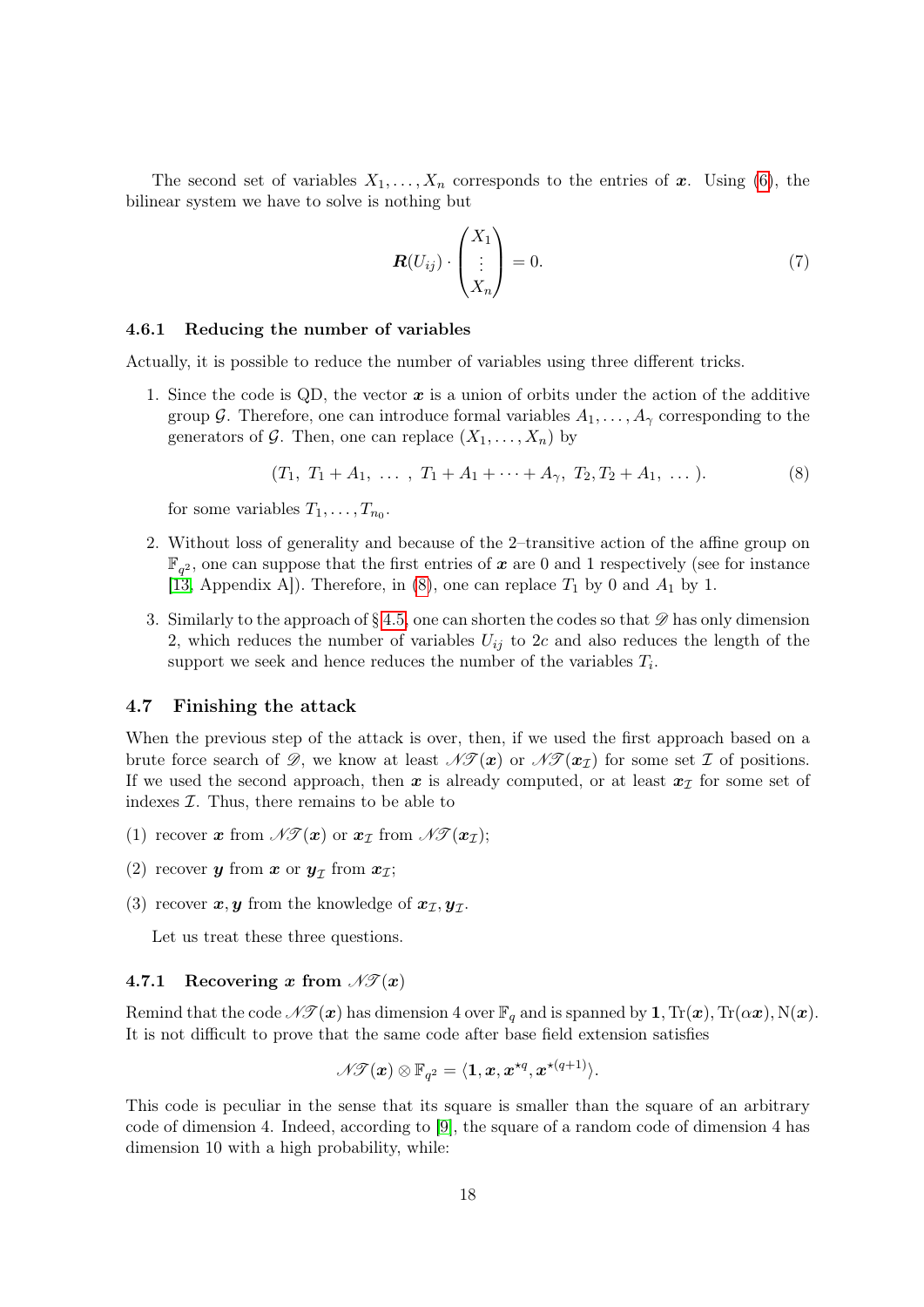**Lemma 32.** If  $n > 2q + 2$ , then dim  $\mathscr{N}\mathscr{T}(\boldsymbol{x})^{\star 2} = 9$ .

Proof. Note first that

$$
\dim_{\mathbb{F}_{q}} \mathscr{N}\!\mathscr{T}(\boldsymbol{x})^{\star 2}=\dim_{\mathbb{F}_{q^2}}(\mathscr{N}\!\mathscr{T}(\boldsymbol{x})^{\star 2})\otimes \mathbb{F}_{q^2}=\dim_{\mathbb{F}_{q^2}}(\mathscr{N}\!\mathscr{T}(\boldsymbol{x})\otimes \mathbb{F}_{q^2})^{\star 2}.
$$

Hence, let us study the square of  $\mathscr{N} \mathscr{T}(\boldsymbol{x}) \otimes \mathbb{F}_{q^2}$ ,

$$
\langle \mathbf{1}, x, x^{\star q}, x^{\star (q+1)} \rangle^{\star 2} = \\ \langle \mathbf{1}, x, x^{\star 2}, x^{\star q}, x^{\star (q+1)}, x^{\star (q+2)}, x^{\star (2q)}, x^{\star (2q+1)}, x^{\star (2q+2)} \rangle.
$$

One can check that these vectors are independent when  $n > 2q + 2$ .

Remark 8. The previous lemma provides an additional test to check whether the code we computed was actually  $\mathscr{N}(\boldsymbol{x})$  by simply computing its square.

Because of the 2-transitivity of the affine group on  $\mathbb{F}_{q^2}$ , without loss of generality, one can suppose that the first entry of  $x$  is 0 and the second one is 1 (see for instance [\[13,](#page-23-4) Appendix A]). Therefore, after shortening  $\mathscr{N}(\bm{x}) \otimes \mathbb{F}_{q^2}$  we get a code that we call  $\mathscr{S}$ , which is of the form

$$
\mathscr{S} \stackrel{\mathrm{def}}{=} \mathcal{S}_{\{1\}}\left(\mathscr{N\!I}(\bm{x})\otimes \mathbb{F}_{q^2}\right) = \langle \bm{x}, \bm{x}^{\star q}, \bm{x}^{\star (q+1)}\rangle_{\mathbb{F}_{q^2}}.
$$

Next, a simple calculation shows that

$$
\mathscr{S}\cap \mathscr{S}^{\star 2}=\langle \boldsymbol{x}^{\star (q+1)}\rangle.
$$

Since, the second entry of x has been set to 1, we can deduce the value of  $x^{*(q+1)}$ .

<span id="page-18-0"></span>Remark 9. Actually, both  $\mathscr{S}$  and  $\mathscr{N}(\mathbf{x})$  have a basis defined over  $\mathbb{F}_q$ , therefore, to get  $\langle \boldsymbol{x}^{*(q+1)} \rangle_{\mathbb{F}_q}$  it is sufficient to perform any computation on codes defined over  $\mathbb{F}_q$ .

Now, finding  $x$  is easy: enumerate the affine subspace of  $\mathscr{N}(\mathscr{T}(x) \otimes \mathbb{F}_{q^2})$  of vectors whose first entry is 0 and second entry is 1 (or equivalently, the affine subspace of vectors of  $\mathscr S$ whose first entry equals 1). For any such vector c, compute  $c^{*(q+1)}$ . If  $c^{*(q+1)} = x^{*(q+1)}$ , then c equals either x or  $x^{*q}$ . Since  $\mathscr{A}_r(x,y) = \mathscr{A}_r(x^{*q},y^{*q})$  (see for instance [\[13,](#page-23-4) Lemma 39]), taking x or  $x^{*q}$  has no importance. Thus, without loss of generality, one can suppose x has been found.

### 4.7.2 Recovering  $y$  from  $x$

This is very classical calculation. The public code  $\mathscr{C}_{\text{pub}}$  is alternant, and hence is well–known to have a parity–check matrix defined over  $\mathbb{F}_{q^2}$  of the form

$$
\boldsymbol{H}_{\text{pub}} = \begin{pmatrix} y_1 & \cdots & y_n \\ x_1 y_1 & \cdots & x_n y_n \\ \vdots & & \vdots \\ x_1^{r-1} y_1 & \cdots & x_n^{r-1} y_n \end{pmatrix}.
$$

Denote by  $G_{\text{pub}}$  a generator matrix of  $\mathscr{C}_{\text{pub}}$ . Then, since the  $x_i$ 's are known, then the  $y_i's$  can be computed by solving the linear system

$$
\boldsymbol{H}_{\text{pub}} \cdot \boldsymbol{G}_{\text{pub}}^\top = 0.
$$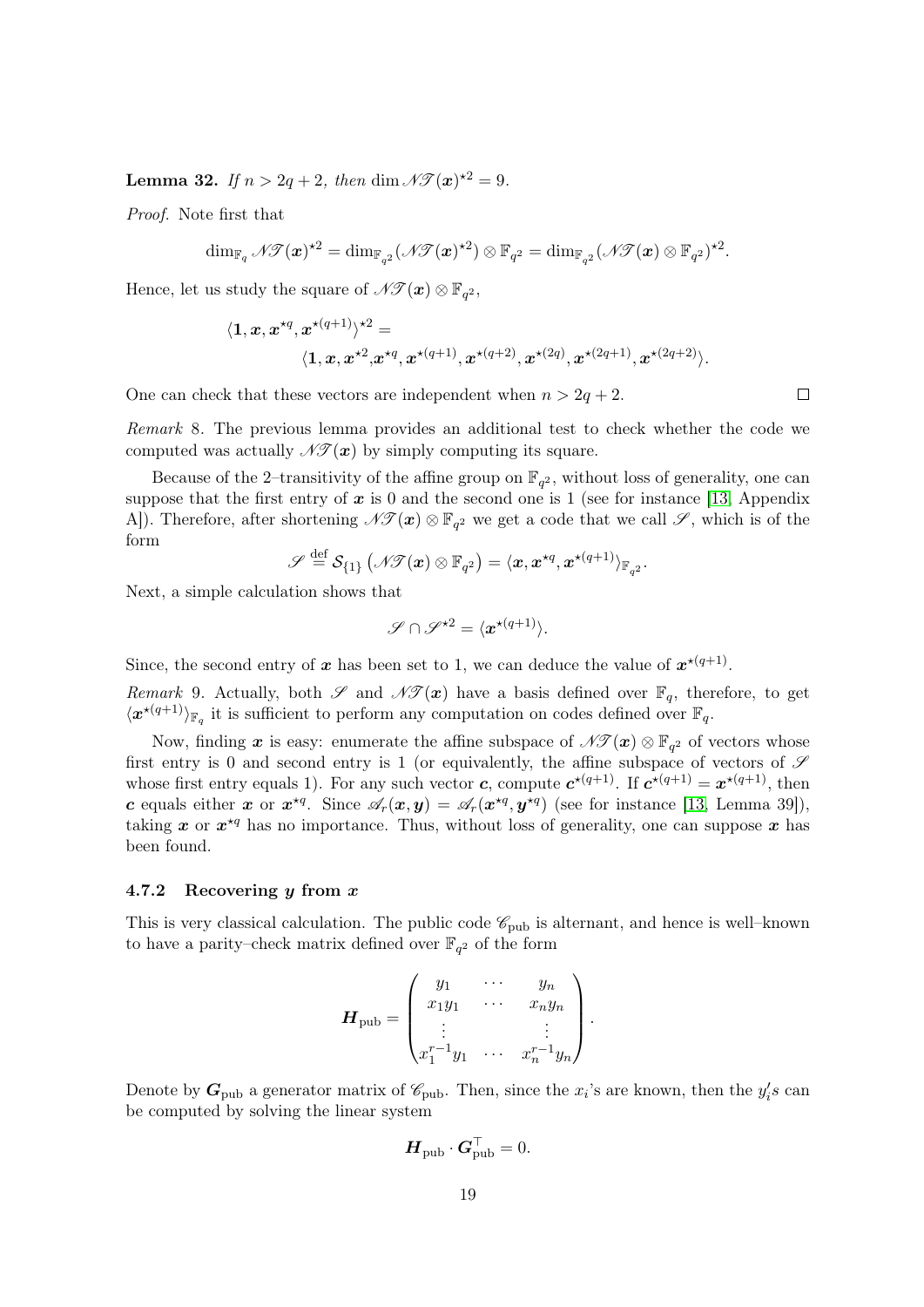#### 4.7.3 Recovering x, y from  $x_{\mathcal{I}}, y_{\mathcal{I}}$

After a suitable reordering of the indexes, one can suppose that  $\mathcal{I} = \{s, s+1, \ldots, n\}$ . Hence, the entries  $x_1, \ldots, x_{s-1}$  of  $x$  and  $y_1, \ldots, y_{s-1}$  are known. Let us explain how to compute  $x_s, y_s$ . Set  $\mathcal{I}' \stackrel{\text{def}}{=} \mathcal{I} \setminus \{s\}.$  Thus, let  $G(\mathcal{I}')$  be a generator matrix of  $\mathscr{A}_r(\boldsymbol{x}_{\mathcal{I}'}, \boldsymbol{y}_{\mathcal{I}'})$ , which is nothing by  $\mathcal{S}_{\mathcal{I}}(\mathscr{C}_{\text{pub}})$ . Using the notation of the previous section, we have

$$
\begin{pmatrix} y_1 & \cdots & y_s \\ x_1y_1 & \cdots & x_sy_s \\ \vdots & & \vdots \\ x_1^{r-1}y_1 & \cdots & x_s^{r-1}y_s \end{pmatrix} \cdot \mathbf{G}(\mathcal{I}') = 0.
$$

In the above identity, all the  $x_i$ 's and  $y_i$ 's are known but  $x_s, y_s$ . The entry  $y_s$  can be found by solving the linear system

$$
(y_1 \cdots y_s) \cdot G(\mathcal{I}') = 0.
$$

Then,  $x_s$  can be deduced by solving the linear system

$$
(x_1y_1 \cdots x_sy_s)\cdot G(\mathcal{I}')=0.
$$

By this manner, we can iteratively recover the entries  $x_{s+1}, \ldots, x_n$  and  $y_{s+1}, \ldots, y_n$ . The only constraint is that I should be small enough so that  $S_{\mathcal{I}}(\mathscr{C}_{\text{pub}})$  is nonzero. But this always holds true for the choices of  $\mathcal I$  we made in the previous sections.

# 4.8 Comparison with a previous attack

First, let us remind the attack on Wild Goppa codes over quadratic extensions [\[13\]](#page-23-4). This attack concerns some subclass of alternant codes called wild Goppa codes. For such codes a distinguisher exists which permits to compute a filtration of the public code. Hence, after some computations, we obtain the subcode  $\mathscr{A}_{r+q+1}(x, y)$  of the public code  $\mathscr{A}_r(x, y)$ . Then, according to Heuristic [27,](#page-11-4) the computation of a conductor permits to get the code  $\mathscr{N}(\bm{x})$ . As soon as  $\mathscr{N}(\mathbf{x})$  is known, the recovery of the secret is easy. Note that, the use of the techniques of § [4.7](#page-17-0) can significantly simplifies the end of the attack of [\[13\]](#page-23-4) which was rather technical.

We emphasise that, out of the calculation of  $\mathscr{N}(\mathbf{x})$  by computing a conductor which appears in our attack so that in [\[13\]](#page-23-4), the two attacks remain very different. Indeed, the way one gets a subcode whose conductor into the public code provides  $\mathcal{N}(\mathbf{x})$  is based in [\[13\]](#page-23-4) on a distinguisher which does not work for general alternant codes which are not Goppa codes. In addition, in the present attack, the use of the permutation group is crucial, while it was useless in [\[13\]](#page-23-4).

# <span id="page-19-0"></span>5 Complexity of the attack

As explained earlier, we have not been able to provide a complexity analysis of the approach based on polynomial system solving. In particular because the Macaulay matrix in degree 2 of the system turned out to have a surprisingly low rank, showing that this bilinear system was far from being generic. Consequently, we limit our analysis to the first approach based on performing a brute force search on the subcode  $\mathscr{D}$ .

Since we look for approximate work factors, we will discuss an upper bound on the complexity and not only a big O.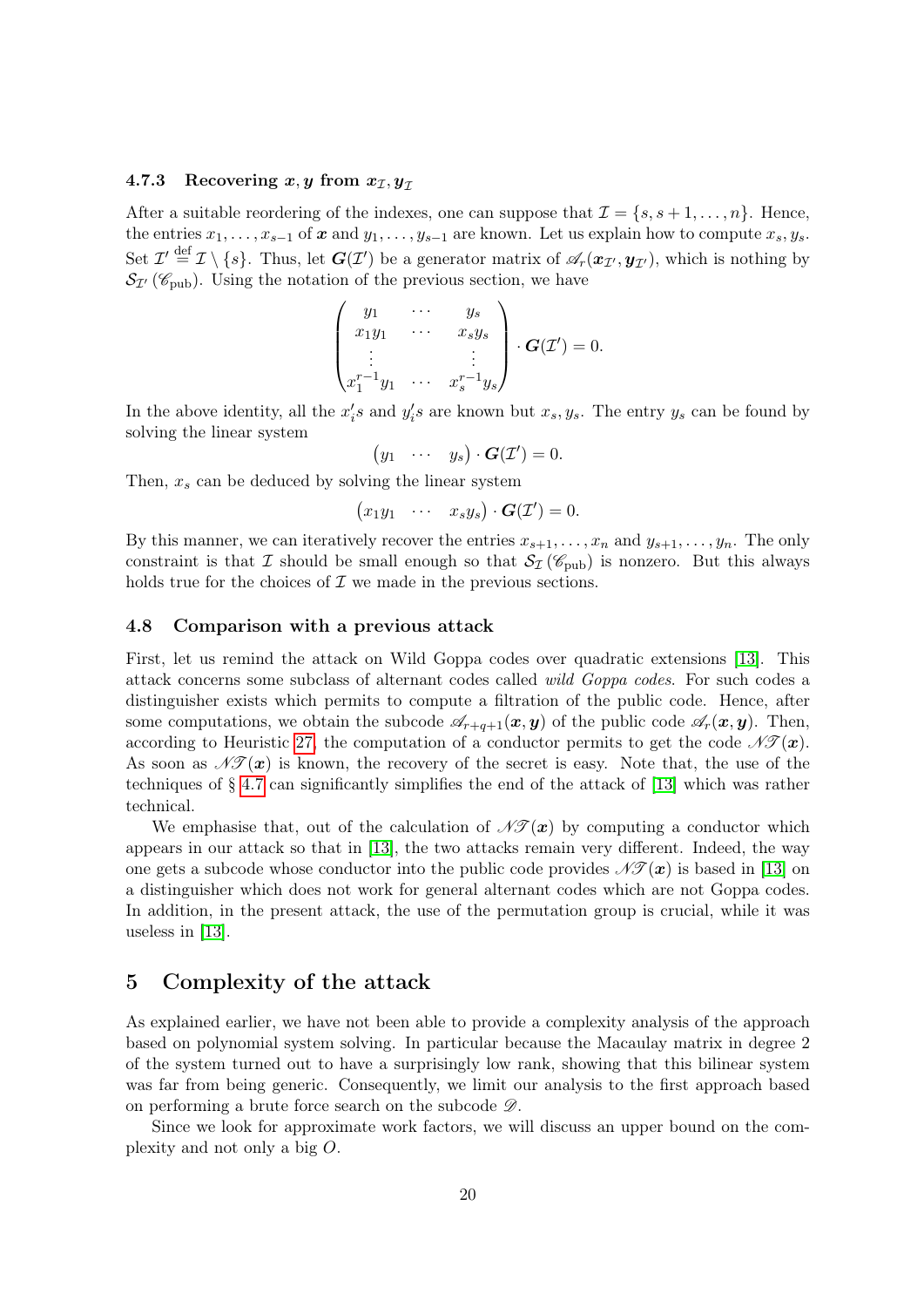# <span id="page-20-0"></span>5.1 Complexity of calculation of Schur products

A Schur product  $\mathscr{A} \star \mathscr{B}$  of two codes  $\mathscr{A}, \mathscr{B}$  of length n and respective dimensions  $k_a, k_b$  is computed as follows.

- 1. Take bases  $a_1, \ldots, a_{k_a}$  and  $b_1, \ldots, b_{k_b}$  of  $\mathscr A$  and  $\mathscr B$  respectively and construct a matrix M whose rows are all the possible products  $a_i \star b_j$ , for  $1 \leq i \leq k_a$  and  $1 \leq j \leq k_b$ . This matrix has  $k_a k_b$  rows and n columns.
- 2. Perform Gaussian elimination to get a reduced echelon form of M.

The cost of the computation of a reduced echelon form of a  $s \times n$  matrix is  $ns \min(n, s)$ operations in the base field. The cost of the computation of the matrix M is the cost of  $k_{a}k_{b}$ Schur products of vectors, i.e.  $nk_ak_b$  operations in the base field. This leads to an overall calculation of the Schur product equal to

$$
nk_a k_b + nk_a k_b \min(n, k_a k_b)
$$

operations in the base field. When  $k_a k_b \geq n$ , the cost of the Schur product can be reduced using a probabilistic shortcut described in [\[11\]](#page-23-8). It consists in computing an  $n \times n$  submatrix of M by choosing some random subset of products  $a_i \star b_j$ . This permits to reduce the cost of computing a generator matrix in row echelon form of  $\mathscr{A} \star \mathscr{B}$  to  $2n^3$  operations in the base field.

#### 5.2 Cost of a single iteration of the brute force search

Computing the conductor  $\text{Cond}(\mathscr{X}, \mathscr{C}_{\text{pub}})$  consists in computing the code  $(\mathscr{X} \star \mathscr{C}_{\text{pub}})$ <sup> $\perp$ </sup>. Since our attack consists in computing such conductors for various  $\mathscr{X}$ 's, one can compute a generator matrix of  $\mathscr{C}_{\text{pub}}^{\perp}$  once for good. Hence, one can suppose a generator matrix for  $\mathscr{C}_{\text{pub}}^{\perp}$ is known. Then, according to § [5.1,](#page-20-0) the calculation of a generator matrix of  $\mathscr{X} \star \mathscr{C}_{\text{pub}}^{\perp}$  costs at most  $2n<sup>3</sup>$  operations. Next, note that for most of the iterations, there is no need to deduce a generator matrix in reduced echelon form of  $(\mathscr{X} \star \mathscr{C}_{\text{pub}}^{\perp})^{\perp}$ , since it suffices to evaluate the dimension of  $\mathscr{X} \star \mathscr{C}_{\text{pub}}^{\perp}$ , which is immediate from the generator matrix in reduced echelon form. If the dimension of the code is not the expected one, namely  $n - \dim \mathscr{D} = n - 4$ , then we skip to the next iteration.

Hence, the overall cost of a single iteration of the brute force search is bounded above by  $2n^3$  operations in  $\mathbb{F}_q$ .

# 5.3 Complexity of finding  $\mathscr{N}(\mathcal{X})$

According to § [4.5,](#page-15-1) the average number of iterations of the brute force search is  $q^{2\text{Codim}\mathcal{D}}$ , that is  $q^{\frac{4q}{|\mathcal{G}|}}$ . Thus, we get an overall cost of the first step bounded above by

 $2n^3q^{\frac{4q}{|\mathcal{G}|}}$  operations in  $\mathbb{F}_q$ .

Since,  $n = \Theta(q^2)$ , we get a complexity in  $O(n^{3 + \frac{2q}{|G|}})$  operations in  $\mathbb{F}_q$  for the computation of  $\mathscr{N}(\bm{x})$ .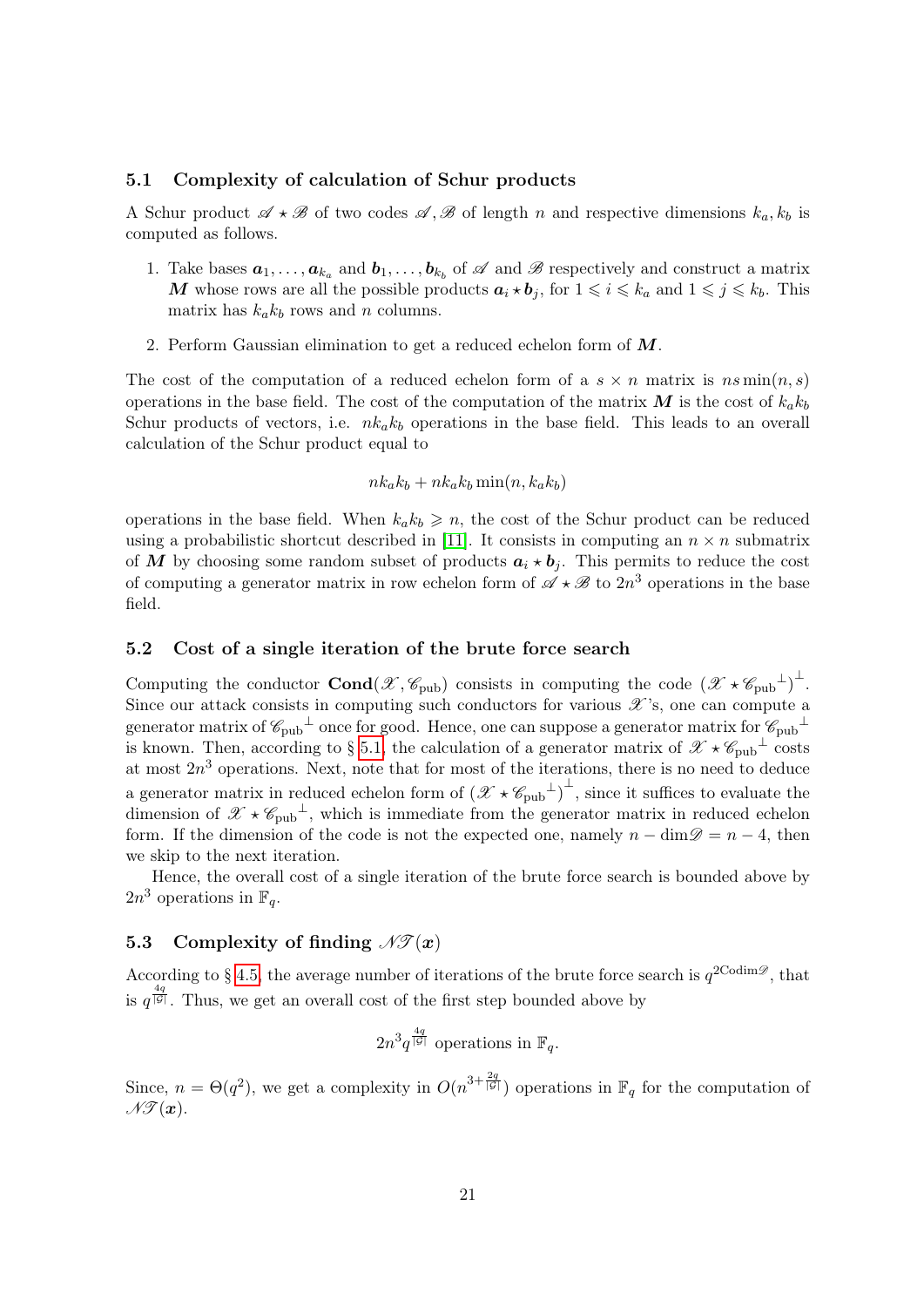# 5.4 Complexity of deducing x, y from  $\mathscr{N}(\mathbf{x})$

The final part of the attack is negligible compared to the previous step. Indeed,

- the computation of  $\mathscr{N}(\bm{x})^{\star 2}$  costs  $O(n^2)$  operations in  $\mathbb{F}_q$  (because of Remark [9,](#page-18-0) one can perform these computations over  $\mathbb{F}_q$ ) since the code has dimension 4;
- the computation of  $\mathscr{N}(\bm{x})^{\star 2} \cap \mathscr{N}(\bm{x})$  boils down to linear algebra and costs  $O(n^3)$ operations in  $\mathbb{F}_q$ ;
- The enumeration of the subset of  $\mathscr{N}(\bm{x}) \otimes \mathbb{F}_{q^2}$  of elements whose first entry is 0 and second one is 1 and computation of their norm costs  $O(q^4n) = O(n^3)$  operations in  $\mathbb{F}_{q^2}$ . Indeed the affine subspace of  $\mathscr{N}(\bm{x}) \otimes \mathbb{F}_{q^2}$  which is enumerated has dimension 2 over  $\mathbb{F}_{q^2}$  and hence has  $q^4$  elements, while the computation of the component wise norm of a vector costs  $O(n)$  operations assuming that the Frobenius  $z \mapsto z^q$  can be computed in constant time in  $\mathbb{F}_{q^2}$ .
- The recovery of y from x boils down to linear algebra and hence can also be done in  $O(n^3)$  operations in  $\mathbb{F}_{q^2}$ . If we have to recover  $\bm{x}, \bm{y}$  from  $\bm{x}_{\mathcal{I}}, \bm{y}_{\mathcal{I}},$  it can be done iteratively by solving a system of a constant number of equations, hence the cost of one iteration is bounded by a  $O(n^2)$  operations in  $\mathbb{F}_{q^2}$ , thus the overall cost remains bounded above by a  $O(n^3)$  operations in  $\mathbb{F}_{q^2}$ .

As a conclusion, the second part of the attack is negligible compared to the first one. Hence, we have an approximate work factor of the form

<span id="page-21-1"></span>
$$
2n^3q^{\frac{4q}{|\mathcal{G}|}}\text{operations in }\mathbb{F}_q. \tag{9}
$$

# 5.5 Approximate work factors of the first variant of the attack on DAGS parameters

We make the approximation that operations in  $\mathbb{F}_q$  can be done in constant time. Indeed, the base fields of the public keys of DAGS proposal are  $\mathbb{F}_{32}$  and  $\mathbb{F}_{64}$ . For such a field, it is reasonable to store a multiplication and inversion table.

Therefore, we list in Table [3](#page-21-0) some approximate work factors for DAGS according to [\(9\)](#page-21-1). The second column recalls the security levels claimed in [\[3\]](#page-22-2) for the best possible attack. The last column gives the approximate work factors for the first variant of our attack.

|        |                    | Name    Claimed security level   Work factor of our attack |
|--------|--------------------|------------------------------------------------------------|
| DAGS_1 | $128 \text{ bits}$ | $\approx 2^{70}$                                           |
| DAGS_3 | $192 \text{ bits}$ | $\approx 2^{80}$                                           |
| DAGS_5 | $256 \text{ bits}$ | $\approx 2^{58}$                                           |

<span id="page-21-0"></span>Table 3: Work factors of the first variant of the attack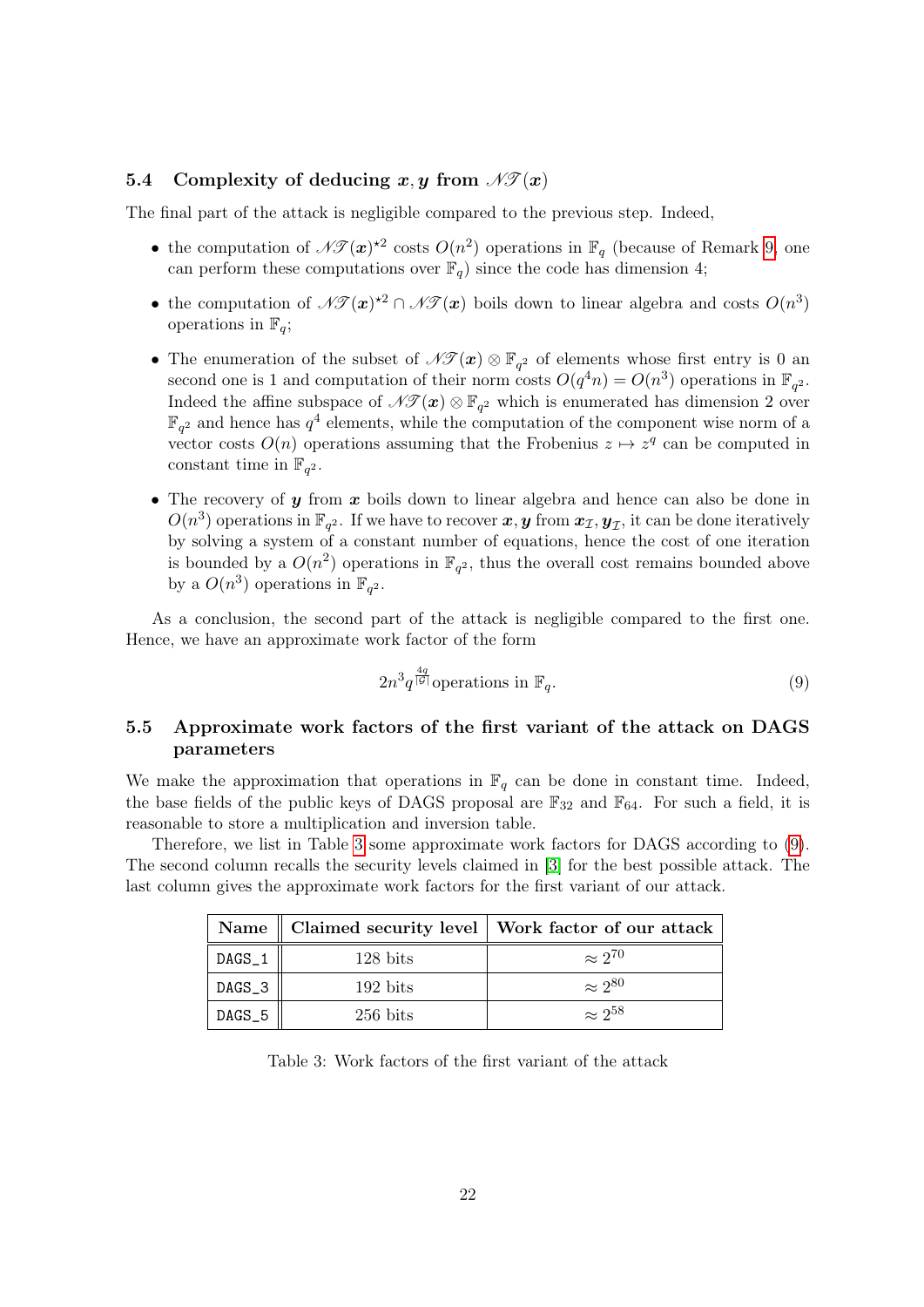# <span id="page-22-3"></span>6 Implementation

Since the first variant of the attack had too important costs to be tested on our machines, we made two different kind of tests. All the tests have been done using Magma [\[8\]](#page-23-7) on an Intel<sup>®</sup> Xeon 2.27 GHz.

- 1. We tested the first variant of the attack on the toy parameters DAGS\_0, in order to have evidences that it works. We performed 20 tests, which succeeded in an average time of 2 hours.
- 2. We tested the second variant based on solving a bilinear system on DAGS\_1, \_3 and \_5. We have not been able to break DAGS\_3 keys using this variant of the attack, on the other hand about 100 tests have been performed for DAGS\_1 and DAGS\_5. The average running time of the attack for DAGS\_1 keys is about 19 minutes and for DAGS\_5 keys is about 35 seconds.

|          | Name    Claimed security level   Average time |          |
|----------|-----------------------------------------------|----------|
| $DAGS_1$ | $128 \text{ bits}$                            | 19 mn    |
| $DAGS_5$ | $256$ bits                                    | $< 1$ mn |

Table 4: Average times for the second variant of the attack.

# Acknowledgements

The authors are supported by French Agence nationale de la recherche grants ANR-15-CE39- 0013-01 *Manta* and ANR-17-CE39-0007 *CBCrypt*. Élise Barelli is partially supported by a DGA-MRIS scholarship. Computer aided calculations have been performed using software Magma. The authors express their deep gratitude to Jean-Pierre Tillich and Julien Lavauzelle for very helpful comments.

# References

- <span id="page-22-0"></span>[1] M. Baldi, M. Bianchi, and F. Chiaraluce. Security and complexity of the McEliece cryptosystem based on QC-LDPC codes. IET Information Security, 7(3):212–220, Sept. 2013.
- <span id="page-22-1"></span>[2] M. Baldi, M. Bianchi, F. Chiaraluce, J. Rosenthal, and D. Schipani. Enhanced public key security for the McEliece cryptosystem. J. Cryptology, 29(1):1–27, 2016.
- <span id="page-22-2"></span>[3] G. Banegas, P. S. Barreto, B. O. Boidje, P.-L. Cayrel, G. N. Dione, K. Gaj, C. T. Gueye, R. Haeussler, J. B. Klamti, O. N'diaye, D. T. Nguyen, E. Persichetti, and J. E. Ricardini. DAGS : Key encapsulation for dyadic GS codes. [https://csrc.nist.gov/CSRC/media/Projects/Post-Quantum-Cryptography/](https://csrc.nist.gov/CSRC/media/Projects/Post-Quantum-Cryptography/documents/round-1/submissions/DAGS.zip) [documents/round-1/submissions/DAGS.zip,](https://csrc.nist.gov/CSRC/media/Projects/Post-Quantum-Cryptography/documents/round-1/submissions/DAGS.zip) Nov. 2017. First round submission to the NIST post-quantum cryptography call.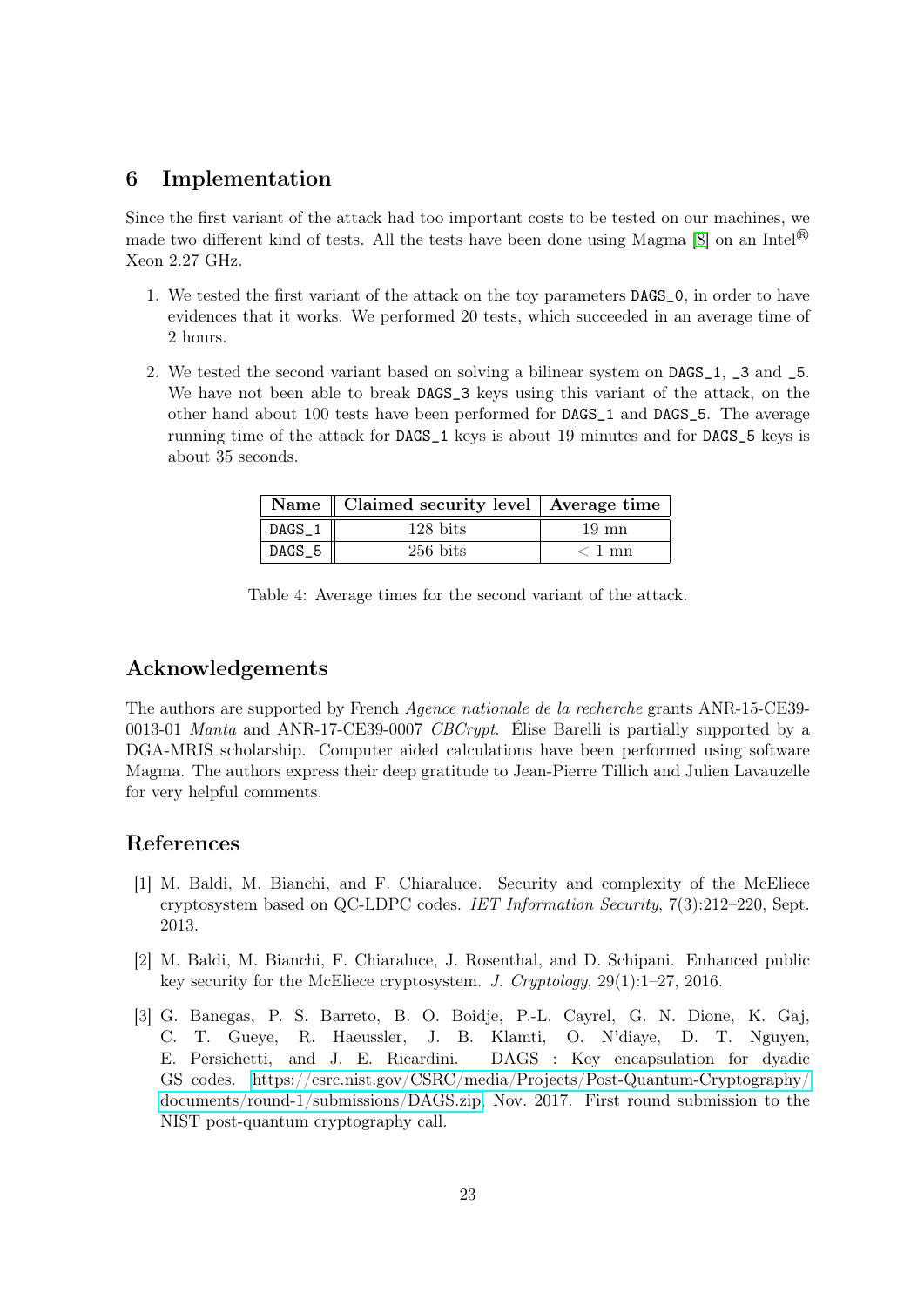- <span id="page-23-11"></span>[4] E. Barelli. On the security of some compact keys for McEliece scheme. In WCC Workshop on Coding and Cryptography, Sept. 2017.
- <span id="page-23-5"></span>[5] T. P. Berger, P.-L. Cayrel, P. Gaborit, and A. Otmani. Reducing key length of the McEliece cryptosystem. In B. Preneel, editor, Progress in Cryptology - AFRICACRYPT 2009, volume 5580 of LNCS, pages 77–97, Gammarth, Tunisia, June 21- 25 2009.
- <span id="page-23-1"></span>[6] T. P. Berger and P. Loidreau. How to mask the structure of codes for a cryptographic use. Des. Codes Cryptogr., 35(1):63–79, 2005.
- <span id="page-23-0"></span>[7] E. Berlekamp, R. McEliece, and H. van Tilborg. On the inherent intractability of certain coding problems. IEEE Trans. Inform. Theory, 24(3):384–386, May 1978.
- <span id="page-23-7"></span>[8] W. Bosma, J. Cannon, and C. Playoust. The Magma algebra system I: The user language. J. Symbolic Comput., 24(3/4):235–265, 1997.
- <span id="page-23-13"></span>[9] I. Cascudo, R. Cramer, D. Mirandola, and G. Zémor. Squares of random linear codes. IEEE Trans. Inform. Theory, 61(3):1159–1173, March 2015.
- <span id="page-23-2"></span>[10] A. Couvreur, P. Gaborit, V. Gauthier-Umaña, A. Otmani, and J.-P. Tillich. Distinguisher-based attacks on public-key cryptosystems using Reed-Solomon codes. Des. Codes Cryptogr., 73(2):641–666, 2014.
- <span id="page-23-8"></span>[11] A. Couvreur, I. Márquez-Corbella, and R. Pellikaan. Cryptanalysis of McEliece cryptosystem based on algebraic geometry codes and their subcodes. IEEE Trans. Inform. Theory, 63(8):5404–5418, Aug 2017.
- <span id="page-23-12"></span>[12] A. Couvreur, A. Otmani, and J.-P. Tillich. Polynomial time attack on wild McEliece over quadratic extensions. In P. Q. Nguyen and E. Oswald, editors, Advances in Cryptology - EUROCRYPT 2014, volume 8441 of LNCS, pages 17-39. Springer Berlin Heidelberg, 2014.
- <span id="page-23-4"></span>[13] A. Couvreur, A. Otmani, and J.-P. Tillich. Polynomial time attack on wild McEliece over quadratic extensions. IEEE Trans. Inform. Theory, 63(1):404–427, Jan 2017.
- <span id="page-23-3"></span>[14] A. Couvreur, A. Otmani, J.-P. Tillich, and V. Gauthier-Umaña. A polynomial-time attack on the BBCRS scheme. In J. Katz, editor, Public-Key Cryptography - PKC 2015, volume 9020 of LNCS, pages 175–193. Springer, 2015.
- <span id="page-23-10"></span>[15] F. U. de Portzamparc. Algebraic and Physical Security in Code-Based Cryptography. (Sécurités algébrique et physique en cryptographie fondée sur les codes correcteurs d'erreurs). PhD thesis, Pierre and Marie Curie University, Paris, France, 2015.
- <span id="page-23-9"></span>[16] P. Delsarte. On subfield subcodes of modified Reed-Solomon codes. IEEE Trans. Inform. Theory, 21(5):575–576, 1975.
- <span id="page-23-6"></span>[17] J.-C. Faugère, A. Otmani, L. Perret, F. de Portzamparc, and J.-P. Tillich. Folding alternant and Goppa Codes with non-trivial automorphism groups. IEEE Trans. Inform. Theory, 62(1):184–198, 2016.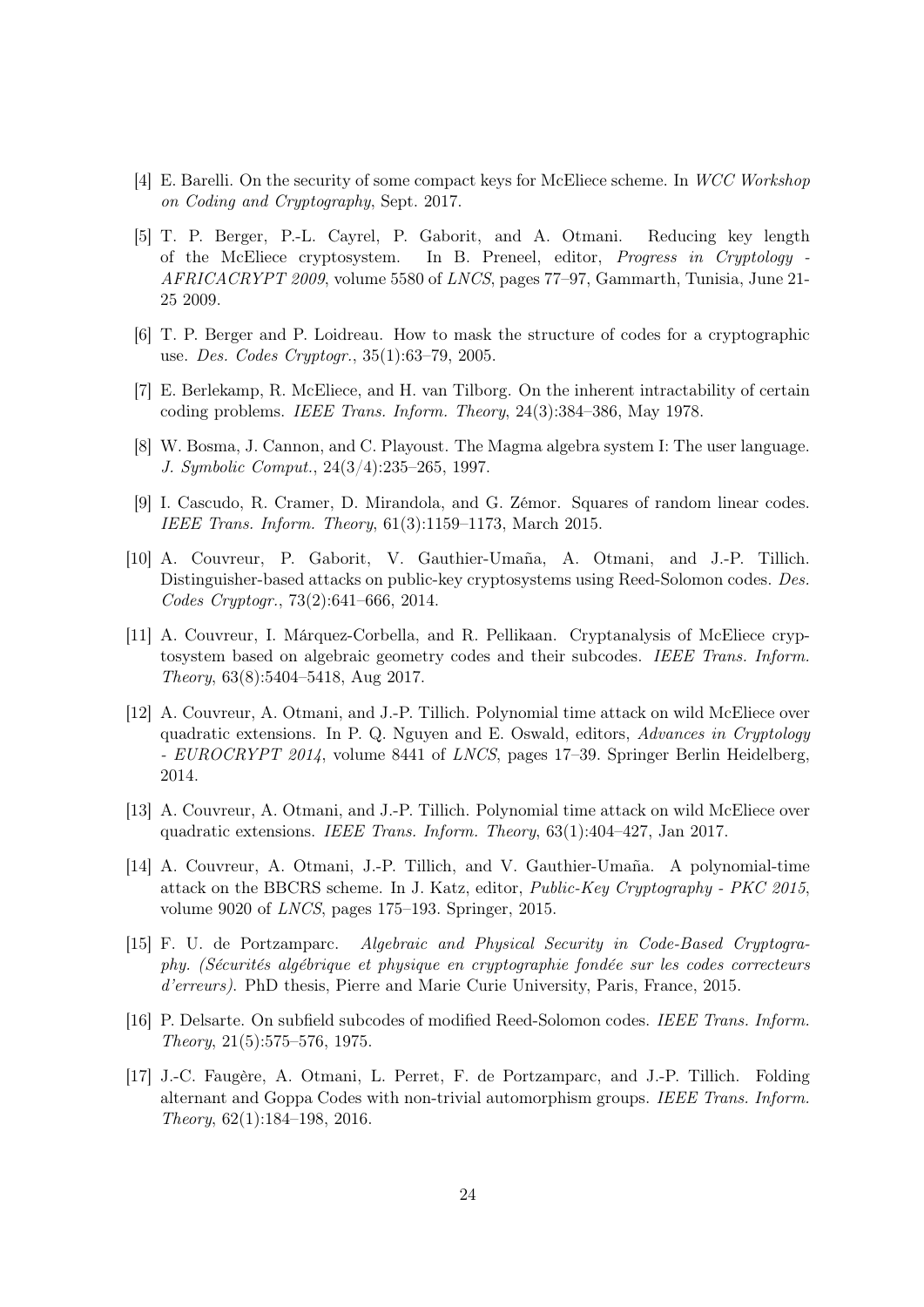- <span id="page-24-11"></span>[18] J.-C. Faugère, A. Otmani, L. Perret, and J.-P. Tillich. Algebraic cryptanalysis of McEliece variants with compact keys. In Advances in Cryptology - EUROCRYPT 2010, volume 6110 of LNCS, pages 279–298, 2010.
- <span id="page-24-6"></span>[19] J.-C. Faugère, L. Perret, and F. de Portzamparc. Algebraic attack against variants of McEliece with Goppa polynomial of a special form. In Advances in Cryptology - ASI-ACRYPT 2014, volume 8873 of LNCS, pages 21–41, Kaoshiung, Taiwan, R.O.C., Dec. 2014. Springer.
- <span id="page-24-7"></span>[20] P. Gaborit. Shorter keys for code based cryptography. In Proceedings of the 2005 International Workshop on Coding and Cryptography (WCC 2005), pages 81–91, Bergen, Norway, Mar. 2005.
- <span id="page-24-13"></span>[21] D. Goss. Basic Structures of Function Field arithmetic, volume 35 of Ergebnisse der Mathematik und ihrer Grenzgebiete (3) [Results in Mathematics and Related Areas (3)]. Springer-Verlag, Berlin, 1996.
- <span id="page-24-12"></span>[22] F. J. MacWilliams and N. J. A. Sloane. The Theory of Error-Correcting Codes. North– Holland, Amsterdam, fifth edition, 1986.
- <span id="page-24-0"></span>[23] R. J. McEliece. A Public-Key System Based on Algebraic Coding Theory, pages 114–116. Jet Propulsion Lab, 1978. DSN Progress Report 44.
- <span id="page-24-8"></span>[24] R. Misoczki and P. Barreto. Compact McEliece keys from Goppa codes. In Selected Areas in Cryptography, Calgary, Canada, Aug. 13-14 2009.
- <span id="page-24-1"></span>[25] R. Misoczki, J.-P. Tillich, N. Sendrier, and P. S. L. M. Barreto. MDPC-McEliece: New McEliece variants from moderate density parity-check codes. In Proc. IEEE Int. Symposium Inf. Theory - ISIT, pages 2069–2073, 2013.
- <span id="page-24-2"></span>[26] H. Niederreiter. Knapsack-type cryptosystems and algebraic coding theory. Problems of Control and Information Theory, 15(2):159–166, 1986.
- <span id="page-24-10"></span>[27] A. Otmani, J.-P. Tillich, and L. Dallot. Cryptanalysis of McEliece cryptosystem based on quasi-cyclic LDPC codes. In Proceedings of First International Conference on Symbolic Computation and Cryptography, pages 69–81, Beijing, China, Apr. 2008. LMIB Beihang University.
- <span id="page-24-9"></span>[28] E. Persichetti. Compact McEliece keys based on quasi-dyadic Srivastava codes. J. Math. Cryptol., 6(2):149–169, 2012.
- <span id="page-24-5"></span>[29] V. M. Sidelnikov and S. Shestakov. On the insecurity of cryptosystems based on generalized Reed-Solomon codes. Discrete Math. Appl., 1(4):439–444, 1992.
- <span id="page-24-4"></span>[30] Y. Wang. Quantum resistant random linear code based public key encryption scheme RLCE. In Proc. IEEE Int. Symposium Inf. Theory - ISIT 2016, pages 2519–2523, Barcelona, Spain, July 2016. IEEE.
- <span id="page-24-3"></span>[31] C. Wieschebrink. Two NP-complete problems in coding theory with an application in code based cryptography. In Proc. IEEE Int. Symposium Inf. Theory - ISIT, pages 1733–1737, 2006.